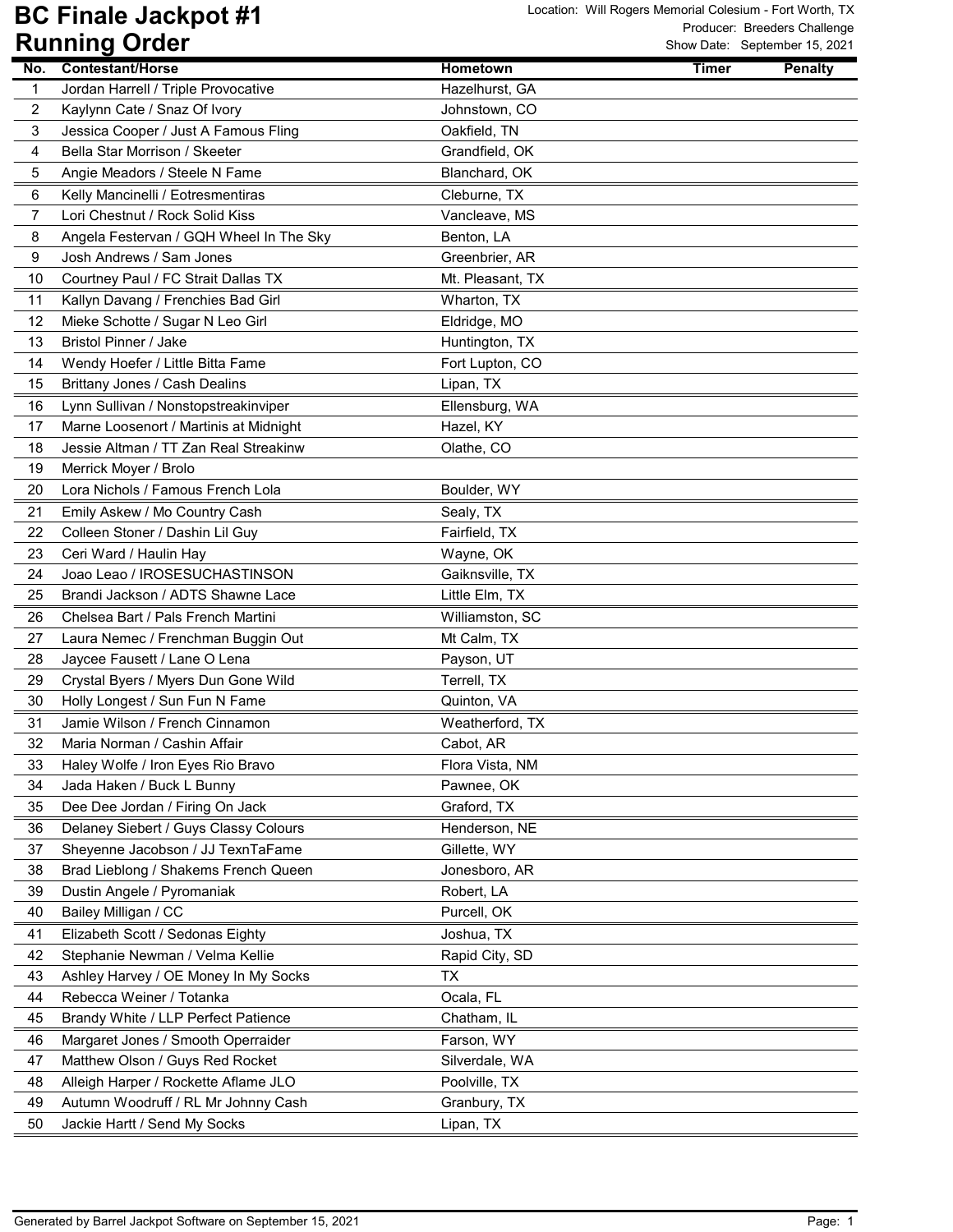| 51<br>Ashley Good / Stormm<br>Marietta, OK<br>52<br>Wendy Hoefer / WK Twice The Flit<br>Fort Lupton, CO<br>Lauren Davang / Guys Love Lucy<br>Wharton, TX<br>53<br>Jennifer Dunn / Frenchmans Lil Angel<br>54<br>Lebanon, TN<br>Bugg Beeler / This Fling Is Famous<br>Terrell, TX<br>55<br>Stacie Boudrie / French Streakofgrace<br>Boling, TX<br>56<br>Carlos Renato / Plea Barrgain<br>Weatherford, TX<br>57<br>58<br>Blair Aaron / Driftin Gipsy<br>Millsap, TX<br>Bush, LA<br>59<br>Cambrie Delaune / Twelve Angels Blue<br>Belinda Coppinger / Chiseled On My Mind<br>Ft Worth, TX<br>60<br>Lindsey Pedrick / A Jazzy Little Fling<br>61<br>Spring Hill, TN<br>62<br>Susie Campbell / Sunny<br>Marne Loosenort / Cashin'in For Fame<br>63<br>Hazel, KY<br>64<br>Lori Chestnut / EJH FLit Zero Jet<br>Vancleave, MS<br>65<br>Hazelhurst, GA<br>Jordan Harrell / Lovin Vegas<br>Kathy Grimes / KG Juststealingcash<br>Medical Lake, WA<br>66<br>67<br>Collin Allen / Cinda Fling Rell<br>Hartshorne, OK<br>Bella Star Morrison / Nitros FashionFrenzy<br>Grandfield, OK<br>68<br>Dustin Angele / Rock Solid Fame<br>Robert, LA<br>69<br>70<br>Bonnie Blain / Road Tripping<br>Spanish Fork, UT<br>Brynn Hinton / LegsGoneWlld<br>71<br>Waxahachie, TX<br>Ashley Thompson / Seis Shots of Crown<br>72<br>Clayton, MI<br>73<br>Shelby Boudrie / This Guys Got Mojo<br>Boling, TX<br>Mieke Schotte / Yeah Im Dynamite<br>74<br>Eldridge, MO<br>Sierra Scott-Williams / Genuine Night Rider<br>Wills Point, TX<br>75<br>Laura Nemec / Playing In Traffic<br>Mt Calm, TX<br>76<br>Gretchen Lehrkin / French Shasta<br>77<br>Bozeman, MT<br>Holly Longest / Doya Think Ima Lady<br>78<br>Quinton, VA<br>Jana Guthrie / Furociousladychaser<br>79<br>Canton, TX<br>80<br>Jessie Domann / A Dash Of Chocolate<br>Gainsville, TX<br>Haley Wolfe / Miss Fabulous Jewel<br>Flora Vista, NM<br>81<br>82<br>Lora Nichols / Famous Son Of a Gun<br>Boulder, WY<br>Chelsea Bart / JL Iluvcheapthrills<br>Williamston, SC<br>83<br>Bluffdale, UT<br>84<br>Riley Spargen / Mr Delahoussaye<br>Savannah Meyer / Heza Lil Frost Dox<br>85<br>Stephenville, TX<br>Kelly Mancinelli / Justa Dash Of Eddie<br>Cleburne, TX<br>86<br>Jessica Cooper / French Prospector<br>Oakfield, TN<br>87<br>Erika Boucher / SR Pistol Packin Annie<br>88<br>Galion, OH<br>89<br>Cristin Posey / Double Rockin W<br>Stephenville, TX<br>90<br>Cami Alderson / Streak N Bully<br>Weatherford, TX<br>Stephanie Newman / Frenchmans Kid Rock<br>91<br>Rapid City, SD<br>92<br>Lynn Sullivan / LD Colonels Hot Guy<br>Ellensburg, WA<br>93<br>Brandi Jackson / Graves Leavin Tucson<br>Little Elm, TX<br>94<br>Bailey Witt / Sparks Flion<br>Valentine, NE<br>Jennifer Abbott / Wendell Jackson<br>95<br>Weatherford, TX<br>Skidmore, MO<br>96<br>Lauren Strough / Martha Slick Moons<br>Janna Brown / Bent On Firewater<br>Collinsville, TX<br>97<br>98<br>Krystal Joyce / JL Roc A Bull<br>Geraldine, MT<br>Dustin Angele / Al Cappone<br>Robert, LA<br>99<br>Janelle Paul / Doc's Ace Ta Fame<br>100<br>Whitesboro, TX |     | nammy Uruci      |          |              | STIOW Date. September 19, 2021 |
|--------------------------------------------------------------------------------------------------------------------------------------------------------------------------------------------------------------------------------------------------------------------------------------------------------------------------------------------------------------------------------------------------------------------------------------------------------------------------------------------------------------------------------------------------------------------------------------------------------------------------------------------------------------------------------------------------------------------------------------------------------------------------------------------------------------------------------------------------------------------------------------------------------------------------------------------------------------------------------------------------------------------------------------------------------------------------------------------------------------------------------------------------------------------------------------------------------------------------------------------------------------------------------------------------------------------------------------------------------------------------------------------------------------------------------------------------------------------------------------------------------------------------------------------------------------------------------------------------------------------------------------------------------------------------------------------------------------------------------------------------------------------------------------------------------------------------------------------------------------------------------------------------------------------------------------------------------------------------------------------------------------------------------------------------------------------------------------------------------------------------------------------------------------------------------------------------------------------------------------------------------------------------------------------------------------------------------------------------------------------------------------------------------------------------------------------------------------------------------------------------------------------------------------------------------------------------------------------------------------------------------------------------------------------------------------------------------------------------------------------------------------------------------------------------------------------------------------------------------------------------------------------------------------------------------------------------------------------------------------------------------------------------------------------------------------------------------------|-----|------------------|----------|--------------|--------------------------------|
|                                                                                                                                                                                                                                                                                                                                                                                                                                                                                                                                                                                                                                                                                                                                                                                                                                                                                                                                                                                                                                                                                                                                                                                                                                                                                                                                                                                                                                                                                                                                                                                                                                                                                                                                                                                                                                                                                                                                                                                                                                                                                                                                                                                                                                                                                                                                                                                                                                                                                                                                                                                                                                                                                                                                                                                                                                                                                                                                                                                                                                                                                      | No. | Contestant/Horse | Hometown | <b>Timer</b> | <b>Penalty</b>                 |
|                                                                                                                                                                                                                                                                                                                                                                                                                                                                                                                                                                                                                                                                                                                                                                                                                                                                                                                                                                                                                                                                                                                                                                                                                                                                                                                                                                                                                                                                                                                                                                                                                                                                                                                                                                                                                                                                                                                                                                                                                                                                                                                                                                                                                                                                                                                                                                                                                                                                                                                                                                                                                                                                                                                                                                                                                                                                                                                                                                                                                                                                                      |     |                  |          |              |                                |
|                                                                                                                                                                                                                                                                                                                                                                                                                                                                                                                                                                                                                                                                                                                                                                                                                                                                                                                                                                                                                                                                                                                                                                                                                                                                                                                                                                                                                                                                                                                                                                                                                                                                                                                                                                                                                                                                                                                                                                                                                                                                                                                                                                                                                                                                                                                                                                                                                                                                                                                                                                                                                                                                                                                                                                                                                                                                                                                                                                                                                                                                                      |     |                  |          |              |                                |
|                                                                                                                                                                                                                                                                                                                                                                                                                                                                                                                                                                                                                                                                                                                                                                                                                                                                                                                                                                                                                                                                                                                                                                                                                                                                                                                                                                                                                                                                                                                                                                                                                                                                                                                                                                                                                                                                                                                                                                                                                                                                                                                                                                                                                                                                                                                                                                                                                                                                                                                                                                                                                                                                                                                                                                                                                                                                                                                                                                                                                                                                                      |     |                  |          |              |                                |
|                                                                                                                                                                                                                                                                                                                                                                                                                                                                                                                                                                                                                                                                                                                                                                                                                                                                                                                                                                                                                                                                                                                                                                                                                                                                                                                                                                                                                                                                                                                                                                                                                                                                                                                                                                                                                                                                                                                                                                                                                                                                                                                                                                                                                                                                                                                                                                                                                                                                                                                                                                                                                                                                                                                                                                                                                                                                                                                                                                                                                                                                                      |     |                  |          |              |                                |
|                                                                                                                                                                                                                                                                                                                                                                                                                                                                                                                                                                                                                                                                                                                                                                                                                                                                                                                                                                                                                                                                                                                                                                                                                                                                                                                                                                                                                                                                                                                                                                                                                                                                                                                                                                                                                                                                                                                                                                                                                                                                                                                                                                                                                                                                                                                                                                                                                                                                                                                                                                                                                                                                                                                                                                                                                                                                                                                                                                                                                                                                                      |     |                  |          |              |                                |
|                                                                                                                                                                                                                                                                                                                                                                                                                                                                                                                                                                                                                                                                                                                                                                                                                                                                                                                                                                                                                                                                                                                                                                                                                                                                                                                                                                                                                                                                                                                                                                                                                                                                                                                                                                                                                                                                                                                                                                                                                                                                                                                                                                                                                                                                                                                                                                                                                                                                                                                                                                                                                                                                                                                                                                                                                                                                                                                                                                                                                                                                                      |     |                  |          |              |                                |
|                                                                                                                                                                                                                                                                                                                                                                                                                                                                                                                                                                                                                                                                                                                                                                                                                                                                                                                                                                                                                                                                                                                                                                                                                                                                                                                                                                                                                                                                                                                                                                                                                                                                                                                                                                                                                                                                                                                                                                                                                                                                                                                                                                                                                                                                                                                                                                                                                                                                                                                                                                                                                                                                                                                                                                                                                                                                                                                                                                                                                                                                                      |     |                  |          |              |                                |
|                                                                                                                                                                                                                                                                                                                                                                                                                                                                                                                                                                                                                                                                                                                                                                                                                                                                                                                                                                                                                                                                                                                                                                                                                                                                                                                                                                                                                                                                                                                                                                                                                                                                                                                                                                                                                                                                                                                                                                                                                                                                                                                                                                                                                                                                                                                                                                                                                                                                                                                                                                                                                                                                                                                                                                                                                                                                                                                                                                                                                                                                                      |     |                  |          |              |                                |
|                                                                                                                                                                                                                                                                                                                                                                                                                                                                                                                                                                                                                                                                                                                                                                                                                                                                                                                                                                                                                                                                                                                                                                                                                                                                                                                                                                                                                                                                                                                                                                                                                                                                                                                                                                                                                                                                                                                                                                                                                                                                                                                                                                                                                                                                                                                                                                                                                                                                                                                                                                                                                                                                                                                                                                                                                                                                                                                                                                                                                                                                                      |     |                  |          |              |                                |
|                                                                                                                                                                                                                                                                                                                                                                                                                                                                                                                                                                                                                                                                                                                                                                                                                                                                                                                                                                                                                                                                                                                                                                                                                                                                                                                                                                                                                                                                                                                                                                                                                                                                                                                                                                                                                                                                                                                                                                                                                                                                                                                                                                                                                                                                                                                                                                                                                                                                                                                                                                                                                                                                                                                                                                                                                                                                                                                                                                                                                                                                                      |     |                  |          |              |                                |
|                                                                                                                                                                                                                                                                                                                                                                                                                                                                                                                                                                                                                                                                                                                                                                                                                                                                                                                                                                                                                                                                                                                                                                                                                                                                                                                                                                                                                                                                                                                                                                                                                                                                                                                                                                                                                                                                                                                                                                                                                                                                                                                                                                                                                                                                                                                                                                                                                                                                                                                                                                                                                                                                                                                                                                                                                                                                                                                                                                                                                                                                                      |     |                  |          |              |                                |
|                                                                                                                                                                                                                                                                                                                                                                                                                                                                                                                                                                                                                                                                                                                                                                                                                                                                                                                                                                                                                                                                                                                                                                                                                                                                                                                                                                                                                                                                                                                                                                                                                                                                                                                                                                                                                                                                                                                                                                                                                                                                                                                                                                                                                                                                                                                                                                                                                                                                                                                                                                                                                                                                                                                                                                                                                                                                                                                                                                                                                                                                                      |     |                  |          |              |                                |
|                                                                                                                                                                                                                                                                                                                                                                                                                                                                                                                                                                                                                                                                                                                                                                                                                                                                                                                                                                                                                                                                                                                                                                                                                                                                                                                                                                                                                                                                                                                                                                                                                                                                                                                                                                                                                                                                                                                                                                                                                                                                                                                                                                                                                                                                                                                                                                                                                                                                                                                                                                                                                                                                                                                                                                                                                                                                                                                                                                                                                                                                                      |     |                  |          |              |                                |
|                                                                                                                                                                                                                                                                                                                                                                                                                                                                                                                                                                                                                                                                                                                                                                                                                                                                                                                                                                                                                                                                                                                                                                                                                                                                                                                                                                                                                                                                                                                                                                                                                                                                                                                                                                                                                                                                                                                                                                                                                                                                                                                                                                                                                                                                                                                                                                                                                                                                                                                                                                                                                                                                                                                                                                                                                                                                                                                                                                                                                                                                                      |     |                  |          |              |                                |
|                                                                                                                                                                                                                                                                                                                                                                                                                                                                                                                                                                                                                                                                                                                                                                                                                                                                                                                                                                                                                                                                                                                                                                                                                                                                                                                                                                                                                                                                                                                                                                                                                                                                                                                                                                                                                                                                                                                                                                                                                                                                                                                                                                                                                                                                                                                                                                                                                                                                                                                                                                                                                                                                                                                                                                                                                                                                                                                                                                                                                                                                                      |     |                  |          |              |                                |
|                                                                                                                                                                                                                                                                                                                                                                                                                                                                                                                                                                                                                                                                                                                                                                                                                                                                                                                                                                                                                                                                                                                                                                                                                                                                                                                                                                                                                                                                                                                                                                                                                                                                                                                                                                                                                                                                                                                                                                                                                                                                                                                                                                                                                                                                                                                                                                                                                                                                                                                                                                                                                                                                                                                                                                                                                                                                                                                                                                                                                                                                                      |     |                  |          |              |                                |
|                                                                                                                                                                                                                                                                                                                                                                                                                                                                                                                                                                                                                                                                                                                                                                                                                                                                                                                                                                                                                                                                                                                                                                                                                                                                                                                                                                                                                                                                                                                                                                                                                                                                                                                                                                                                                                                                                                                                                                                                                                                                                                                                                                                                                                                                                                                                                                                                                                                                                                                                                                                                                                                                                                                                                                                                                                                                                                                                                                                                                                                                                      |     |                  |          |              |                                |
|                                                                                                                                                                                                                                                                                                                                                                                                                                                                                                                                                                                                                                                                                                                                                                                                                                                                                                                                                                                                                                                                                                                                                                                                                                                                                                                                                                                                                                                                                                                                                                                                                                                                                                                                                                                                                                                                                                                                                                                                                                                                                                                                                                                                                                                                                                                                                                                                                                                                                                                                                                                                                                                                                                                                                                                                                                                                                                                                                                                                                                                                                      |     |                  |          |              |                                |
|                                                                                                                                                                                                                                                                                                                                                                                                                                                                                                                                                                                                                                                                                                                                                                                                                                                                                                                                                                                                                                                                                                                                                                                                                                                                                                                                                                                                                                                                                                                                                                                                                                                                                                                                                                                                                                                                                                                                                                                                                                                                                                                                                                                                                                                                                                                                                                                                                                                                                                                                                                                                                                                                                                                                                                                                                                                                                                                                                                                                                                                                                      |     |                  |          |              |                                |
|                                                                                                                                                                                                                                                                                                                                                                                                                                                                                                                                                                                                                                                                                                                                                                                                                                                                                                                                                                                                                                                                                                                                                                                                                                                                                                                                                                                                                                                                                                                                                                                                                                                                                                                                                                                                                                                                                                                                                                                                                                                                                                                                                                                                                                                                                                                                                                                                                                                                                                                                                                                                                                                                                                                                                                                                                                                                                                                                                                                                                                                                                      |     |                  |          |              |                                |
|                                                                                                                                                                                                                                                                                                                                                                                                                                                                                                                                                                                                                                                                                                                                                                                                                                                                                                                                                                                                                                                                                                                                                                                                                                                                                                                                                                                                                                                                                                                                                                                                                                                                                                                                                                                                                                                                                                                                                                                                                                                                                                                                                                                                                                                                                                                                                                                                                                                                                                                                                                                                                                                                                                                                                                                                                                                                                                                                                                                                                                                                                      |     |                  |          |              |                                |
|                                                                                                                                                                                                                                                                                                                                                                                                                                                                                                                                                                                                                                                                                                                                                                                                                                                                                                                                                                                                                                                                                                                                                                                                                                                                                                                                                                                                                                                                                                                                                                                                                                                                                                                                                                                                                                                                                                                                                                                                                                                                                                                                                                                                                                                                                                                                                                                                                                                                                                                                                                                                                                                                                                                                                                                                                                                                                                                                                                                                                                                                                      |     |                  |          |              |                                |
|                                                                                                                                                                                                                                                                                                                                                                                                                                                                                                                                                                                                                                                                                                                                                                                                                                                                                                                                                                                                                                                                                                                                                                                                                                                                                                                                                                                                                                                                                                                                                                                                                                                                                                                                                                                                                                                                                                                                                                                                                                                                                                                                                                                                                                                                                                                                                                                                                                                                                                                                                                                                                                                                                                                                                                                                                                                                                                                                                                                                                                                                                      |     |                  |          |              |                                |
|                                                                                                                                                                                                                                                                                                                                                                                                                                                                                                                                                                                                                                                                                                                                                                                                                                                                                                                                                                                                                                                                                                                                                                                                                                                                                                                                                                                                                                                                                                                                                                                                                                                                                                                                                                                                                                                                                                                                                                                                                                                                                                                                                                                                                                                                                                                                                                                                                                                                                                                                                                                                                                                                                                                                                                                                                                                                                                                                                                                                                                                                                      |     |                  |          |              |                                |
|                                                                                                                                                                                                                                                                                                                                                                                                                                                                                                                                                                                                                                                                                                                                                                                                                                                                                                                                                                                                                                                                                                                                                                                                                                                                                                                                                                                                                                                                                                                                                                                                                                                                                                                                                                                                                                                                                                                                                                                                                                                                                                                                                                                                                                                                                                                                                                                                                                                                                                                                                                                                                                                                                                                                                                                                                                                                                                                                                                                                                                                                                      |     |                  |          |              |                                |
|                                                                                                                                                                                                                                                                                                                                                                                                                                                                                                                                                                                                                                                                                                                                                                                                                                                                                                                                                                                                                                                                                                                                                                                                                                                                                                                                                                                                                                                                                                                                                                                                                                                                                                                                                                                                                                                                                                                                                                                                                                                                                                                                                                                                                                                                                                                                                                                                                                                                                                                                                                                                                                                                                                                                                                                                                                                                                                                                                                                                                                                                                      |     |                  |          |              |                                |
|                                                                                                                                                                                                                                                                                                                                                                                                                                                                                                                                                                                                                                                                                                                                                                                                                                                                                                                                                                                                                                                                                                                                                                                                                                                                                                                                                                                                                                                                                                                                                                                                                                                                                                                                                                                                                                                                                                                                                                                                                                                                                                                                                                                                                                                                                                                                                                                                                                                                                                                                                                                                                                                                                                                                                                                                                                                                                                                                                                                                                                                                                      |     |                  |          |              |                                |
|                                                                                                                                                                                                                                                                                                                                                                                                                                                                                                                                                                                                                                                                                                                                                                                                                                                                                                                                                                                                                                                                                                                                                                                                                                                                                                                                                                                                                                                                                                                                                                                                                                                                                                                                                                                                                                                                                                                                                                                                                                                                                                                                                                                                                                                                                                                                                                                                                                                                                                                                                                                                                                                                                                                                                                                                                                                                                                                                                                                                                                                                                      |     |                  |          |              |                                |
|                                                                                                                                                                                                                                                                                                                                                                                                                                                                                                                                                                                                                                                                                                                                                                                                                                                                                                                                                                                                                                                                                                                                                                                                                                                                                                                                                                                                                                                                                                                                                                                                                                                                                                                                                                                                                                                                                                                                                                                                                                                                                                                                                                                                                                                                                                                                                                                                                                                                                                                                                                                                                                                                                                                                                                                                                                                                                                                                                                                                                                                                                      |     |                  |          |              |                                |
|                                                                                                                                                                                                                                                                                                                                                                                                                                                                                                                                                                                                                                                                                                                                                                                                                                                                                                                                                                                                                                                                                                                                                                                                                                                                                                                                                                                                                                                                                                                                                                                                                                                                                                                                                                                                                                                                                                                                                                                                                                                                                                                                                                                                                                                                                                                                                                                                                                                                                                                                                                                                                                                                                                                                                                                                                                                                                                                                                                                                                                                                                      |     |                  |          |              |                                |
|                                                                                                                                                                                                                                                                                                                                                                                                                                                                                                                                                                                                                                                                                                                                                                                                                                                                                                                                                                                                                                                                                                                                                                                                                                                                                                                                                                                                                                                                                                                                                                                                                                                                                                                                                                                                                                                                                                                                                                                                                                                                                                                                                                                                                                                                                                                                                                                                                                                                                                                                                                                                                                                                                                                                                                                                                                                                                                                                                                                                                                                                                      |     |                  |          |              |                                |
|                                                                                                                                                                                                                                                                                                                                                                                                                                                                                                                                                                                                                                                                                                                                                                                                                                                                                                                                                                                                                                                                                                                                                                                                                                                                                                                                                                                                                                                                                                                                                                                                                                                                                                                                                                                                                                                                                                                                                                                                                                                                                                                                                                                                                                                                                                                                                                                                                                                                                                                                                                                                                                                                                                                                                                                                                                                                                                                                                                                                                                                                                      |     |                  |          |              |                                |
|                                                                                                                                                                                                                                                                                                                                                                                                                                                                                                                                                                                                                                                                                                                                                                                                                                                                                                                                                                                                                                                                                                                                                                                                                                                                                                                                                                                                                                                                                                                                                                                                                                                                                                                                                                                                                                                                                                                                                                                                                                                                                                                                                                                                                                                                                                                                                                                                                                                                                                                                                                                                                                                                                                                                                                                                                                                                                                                                                                                                                                                                                      |     |                  |          |              |                                |
|                                                                                                                                                                                                                                                                                                                                                                                                                                                                                                                                                                                                                                                                                                                                                                                                                                                                                                                                                                                                                                                                                                                                                                                                                                                                                                                                                                                                                                                                                                                                                                                                                                                                                                                                                                                                                                                                                                                                                                                                                                                                                                                                                                                                                                                                                                                                                                                                                                                                                                                                                                                                                                                                                                                                                                                                                                                                                                                                                                                                                                                                                      |     |                  |          |              |                                |
|                                                                                                                                                                                                                                                                                                                                                                                                                                                                                                                                                                                                                                                                                                                                                                                                                                                                                                                                                                                                                                                                                                                                                                                                                                                                                                                                                                                                                                                                                                                                                                                                                                                                                                                                                                                                                                                                                                                                                                                                                                                                                                                                                                                                                                                                                                                                                                                                                                                                                                                                                                                                                                                                                                                                                                                                                                                                                                                                                                                                                                                                                      |     |                  |          |              |                                |
|                                                                                                                                                                                                                                                                                                                                                                                                                                                                                                                                                                                                                                                                                                                                                                                                                                                                                                                                                                                                                                                                                                                                                                                                                                                                                                                                                                                                                                                                                                                                                                                                                                                                                                                                                                                                                                                                                                                                                                                                                                                                                                                                                                                                                                                                                                                                                                                                                                                                                                                                                                                                                                                                                                                                                                                                                                                                                                                                                                                                                                                                                      |     |                  |          |              |                                |
|                                                                                                                                                                                                                                                                                                                                                                                                                                                                                                                                                                                                                                                                                                                                                                                                                                                                                                                                                                                                                                                                                                                                                                                                                                                                                                                                                                                                                                                                                                                                                                                                                                                                                                                                                                                                                                                                                                                                                                                                                                                                                                                                                                                                                                                                                                                                                                                                                                                                                                                                                                                                                                                                                                                                                                                                                                                                                                                                                                                                                                                                                      |     |                  |          |              |                                |
|                                                                                                                                                                                                                                                                                                                                                                                                                                                                                                                                                                                                                                                                                                                                                                                                                                                                                                                                                                                                                                                                                                                                                                                                                                                                                                                                                                                                                                                                                                                                                                                                                                                                                                                                                                                                                                                                                                                                                                                                                                                                                                                                                                                                                                                                                                                                                                                                                                                                                                                                                                                                                                                                                                                                                                                                                                                                                                                                                                                                                                                                                      |     |                  |          |              |                                |
|                                                                                                                                                                                                                                                                                                                                                                                                                                                                                                                                                                                                                                                                                                                                                                                                                                                                                                                                                                                                                                                                                                                                                                                                                                                                                                                                                                                                                                                                                                                                                                                                                                                                                                                                                                                                                                                                                                                                                                                                                                                                                                                                                                                                                                                                                                                                                                                                                                                                                                                                                                                                                                                                                                                                                                                                                                                                                                                                                                                                                                                                                      |     |                  |          |              |                                |
|                                                                                                                                                                                                                                                                                                                                                                                                                                                                                                                                                                                                                                                                                                                                                                                                                                                                                                                                                                                                                                                                                                                                                                                                                                                                                                                                                                                                                                                                                                                                                                                                                                                                                                                                                                                                                                                                                                                                                                                                                                                                                                                                                                                                                                                                                                                                                                                                                                                                                                                                                                                                                                                                                                                                                                                                                                                                                                                                                                                                                                                                                      |     |                  |          |              |                                |
|                                                                                                                                                                                                                                                                                                                                                                                                                                                                                                                                                                                                                                                                                                                                                                                                                                                                                                                                                                                                                                                                                                                                                                                                                                                                                                                                                                                                                                                                                                                                                                                                                                                                                                                                                                                                                                                                                                                                                                                                                                                                                                                                                                                                                                                                                                                                                                                                                                                                                                                                                                                                                                                                                                                                                                                                                                                                                                                                                                                                                                                                                      |     |                  |          |              |                                |
|                                                                                                                                                                                                                                                                                                                                                                                                                                                                                                                                                                                                                                                                                                                                                                                                                                                                                                                                                                                                                                                                                                                                                                                                                                                                                                                                                                                                                                                                                                                                                                                                                                                                                                                                                                                                                                                                                                                                                                                                                                                                                                                                                                                                                                                                                                                                                                                                                                                                                                                                                                                                                                                                                                                                                                                                                                                                                                                                                                                                                                                                                      |     |                  |          |              |                                |
|                                                                                                                                                                                                                                                                                                                                                                                                                                                                                                                                                                                                                                                                                                                                                                                                                                                                                                                                                                                                                                                                                                                                                                                                                                                                                                                                                                                                                                                                                                                                                                                                                                                                                                                                                                                                                                                                                                                                                                                                                                                                                                                                                                                                                                                                                                                                                                                                                                                                                                                                                                                                                                                                                                                                                                                                                                                                                                                                                                                                                                                                                      |     |                  |          |              |                                |
|                                                                                                                                                                                                                                                                                                                                                                                                                                                                                                                                                                                                                                                                                                                                                                                                                                                                                                                                                                                                                                                                                                                                                                                                                                                                                                                                                                                                                                                                                                                                                                                                                                                                                                                                                                                                                                                                                                                                                                                                                                                                                                                                                                                                                                                                                                                                                                                                                                                                                                                                                                                                                                                                                                                                                                                                                                                                                                                                                                                                                                                                                      |     |                  |          |              |                                |
|                                                                                                                                                                                                                                                                                                                                                                                                                                                                                                                                                                                                                                                                                                                                                                                                                                                                                                                                                                                                                                                                                                                                                                                                                                                                                                                                                                                                                                                                                                                                                                                                                                                                                                                                                                                                                                                                                                                                                                                                                                                                                                                                                                                                                                                                                                                                                                                                                                                                                                                                                                                                                                                                                                                                                                                                                                                                                                                                                                                                                                                                                      |     |                  |          |              |                                |
|                                                                                                                                                                                                                                                                                                                                                                                                                                                                                                                                                                                                                                                                                                                                                                                                                                                                                                                                                                                                                                                                                                                                                                                                                                                                                                                                                                                                                                                                                                                                                                                                                                                                                                                                                                                                                                                                                                                                                                                                                                                                                                                                                                                                                                                                                                                                                                                                                                                                                                                                                                                                                                                                                                                                                                                                                                                                                                                                                                                                                                                                                      |     |                  |          |              |                                |
|                                                                                                                                                                                                                                                                                                                                                                                                                                                                                                                                                                                                                                                                                                                                                                                                                                                                                                                                                                                                                                                                                                                                                                                                                                                                                                                                                                                                                                                                                                                                                                                                                                                                                                                                                                                                                                                                                                                                                                                                                                                                                                                                                                                                                                                                                                                                                                                                                                                                                                                                                                                                                                                                                                                                                                                                                                                                                                                                                                                                                                                                                      |     |                  |          |              |                                |
|                                                                                                                                                                                                                                                                                                                                                                                                                                                                                                                                                                                                                                                                                                                                                                                                                                                                                                                                                                                                                                                                                                                                                                                                                                                                                                                                                                                                                                                                                                                                                                                                                                                                                                                                                                                                                                                                                                                                                                                                                                                                                                                                                                                                                                                                                                                                                                                                                                                                                                                                                                                                                                                                                                                                                                                                                                                                                                                                                                                                                                                                                      |     |                  |          |              |                                |
|                                                                                                                                                                                                                                                                                                                                                                                                                                                                                                                                                                                                                                                                                                                                                                                                                                                                                                                                                                                                                                                                                                                                                                                                                                                                                                                                                                                                                                                                                                                                                                                                                                                                                                                                                                                                                                                                                                                                                                                                                                                                                                                                                                                                                                                                                                                                                                                                                                                                                                                                                                                                                                                                                                                                                                                                                                                                                                                                                                                                                                                                                      |     |                  |          |              |                                |
|                                                                                                                                                                                                                                                                                                                                                                                                                                                                                                                                                                                                                                                                                                                                                                                                                                                                                                                                                                                                                                                                                                                                                                                                                                                                                                                                                                                                                                                                                                                                                                                                                                                                                                                                                                                                                                                                                                                                                                                                                                                                                                                                                                                                                                                                                                                                                                                                                                                                                                                                                                                                                                                                                                                                                                                                                                                                                                                                                                                                                                                                                      |     |                  |          |              |                                |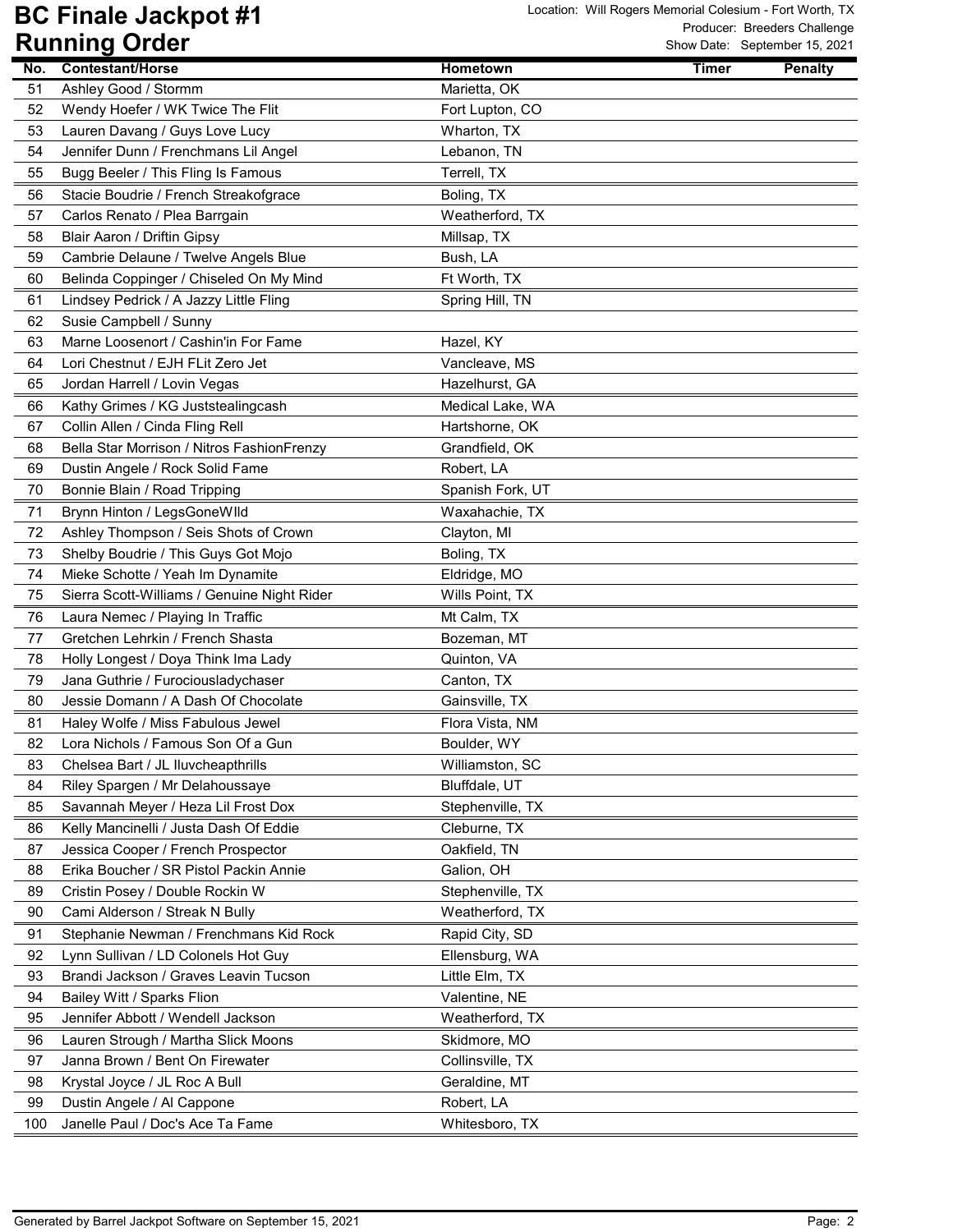| Jody McKay / Frenchmans Boy<br>101<br>Red Oak, OK<br>Brianne Glick / Im No Buckle Bunny<br>Weatherford, TX<br>102<br>Wendy Hoefer / WK Trace The Lace<br>Fort Lupton, CO<br>103<br>104<br>Lorinda Van Newkirk / Rare Shake CEO<br>Weatherford, TX<br>105<br>Ceri Ward / CFour Stoikelly<br>Wayne, OK<br>Marne Loosenort / PT FrenchmansFame<br>Hazel, KY<br>106<br>Lindsey Netterville / Gin N A Hurrry<br>Woodville, MS<br>107<br>108<br>Jordan Brown / A Streak Of Phame<br>Gainsville, TX<br>109<br>Bugg Beeler / JKL Streakintothebar<br>Terrell, TX<br>Courtney Moose / Hqh Runaway Toast<br>110<br>Midland, TX<br>111<br>Ristine Courkamp / Bardells Vegas Guy<br>Pine, CO<br>112<br>LeAnne Wolfe / So Freaking Fabulous<br>Flora Vista, NM<br>113<br>Jordan Harrell / This Gators On Fire<br>Hazelhurst, GA<br>114<br>Angie Meadors / Flirt N Witha Banker<br>Blanchard, OK<br>115<br>Jennifer Cook / Go Gunner<br>Alvarado, TX<br>116<br>Angela Festervan / PlayNWith HouseMoney<br>Benton, LA<br>Tristen Parrish / Happy N Famous<br>Yakima, WA<br>117<br>118<br>Bonnie Blain / Ralph E<br>Spanish Fork, UT<br>119<br>Gretchen Lehrkin / Webb Ta Fame<br>Bozeman, MT<br>120<br>Dalton Monk / Endless Possibilitez<br>Benwheeler, TX<br>Vancleave, MS<br>121<br>Lori Chestnut / Stories Makeyafamous<br>Cambrie Delaune / VF Chocolate Liqour<br>Bush, LA<br>122<br>123<br>Brandy White / French Stinson<br>Chatham, IL<br>124<br>Maria Norman / Red Pepa Jet<br>Cabot, AR<br>Jessica Huntington, DVM / Sugar Bar Dash<br>Stephenville, TX<br>125<br>126<br>Courtney Paul / Ima Alive And Famous<br>Mt. Pleasant, TX<br>127<br>Lauren Davang / XL Streak Of Fire<br>Wharton, TX<br>Jessie Domann / JT Chromie By Design<br>128<br>Gainsville, TX<br>Oakfield, TN<br>129<br>Jessica Cooper / Chromes Hustler<br>130<br>Jett Petkovich / Lady Jazarell<br>Cleburne, TX<br>131<br>Maggie Carter / Ezekiel<br>DeKalb, TX<br>132<br>Erika Boucher / Famous Blazin Boxers<br>Galion, OH<br>Kelsey Knight / A Streak Of Faith<br>Willow, OK<br>133<br>134<br>Caleb Cline / Tres Seis Laveaux<br>Circleville, OH<br>135<br>Kasey Moran / Make Us Fame Us<br>Moran, TX<br>Dustin Angele / Famous French Dame<br>Robert, LA<br>136<br>Ashley Thompson / French Butterscotch<br>137<br>Clayton, MI<br>Cierra Nelson / GBH Jet<br>Kiowwa, OK<br>138<br>139<br>Carah Kolinoski / Dancers Scoot<br>Palm City, FL<br>Donna Kile / Pistol<br>Texarkana, TX<br>140<br>141<br>Lauren Strough / Driftin For Dineros<br>Skidmore, MO<br>142<br>Jennifer Dunn / First Down Iris<br>Lebanon, TN<br>Julia Clark / Dialin For 10<br>143<br>Rolling Fork, MS<br>Marne Loosenort / Dash Ta Flit<br>144<br>Hazel, KY<br>Brynn Hinton / Jade Ta Fame<br>145<br>Waxahachie, TX<br>Wendy Hoefer / WK Tres Margaritas<br>146<br>Fort Lupton, CO<br>147<br>Craig Brooks / Cash Me In Heaven<br>Eastanollee, GA<br>Mark Bugni / JL I Am Ready<br>148<br>Prague, OK<br>149<br>Rachelle Smith Mose / Rockafamer<br>Bend, OR<br>150<br>Danielle Stubstad / Wonder If Im Phamous<br>Ocala, FL |     | ושטוש שומווויוש  |          |              | STOW Date. September 13, 2021 |
|------------------------------------------------------------------------------------------------------------------------------------------------------------------------------------------------------------------------------------------------------------------------------------------------------------------------------------------------------------------------------------------------------------------------------------------------------------------------------------------------------------------------------------------------------------------------------------------------------------------------------------------------------------------------------------------------------------------------------------------------------------------------------------------------------------------------------------------------------------------------------------------------------------------------------------------------------------------------------------------------------------------------------------------------------------------------------------------------------------------------------------------------------------------------------------------------------------------------------------------------------------------------------------------------------------------------------------------------------------------------------------------------------------------------------------------------------------------------------------------------------------------------------------------------------------------------------------------------------------------------------------------------------------------------------------------------------------------------------------------------------------------------------------------------------------------------------------------------------------------------------------------------------------------------------------------------------------------------------------------------------------------------------------------------------------------------------------------------------------------------------------------------------------------------------------------------------------------------------------------------------------------------------------------------------------------------------------------------------------------------------------------------------------------------------------------------------------------------------------------------------------------------------------------------------------------------------------------------------------------------------------------------------------------------------------------------------------------------------------------------------------------------------------------------------------------------------------------------------------------------------------------------------------------------------------------------------------------------------------------------------------------------------------------------------------------|-----|------------------|----------|--------------|-------------------------------|
|                                                                                                                                                                                                                                                                                                                                                                                                                                                                                                                                                                                                                                                                                                                                                                                                                                                                                                                                                                                                                                                                                                                                                                                                                                                                                                                                                                                                                                                                                                                                                                                                                                                                                                                                                                                                                                                                                                                                                                                                                                                                                                                                                                                                                                                                                                                                                                                                                                                                                                                                                                                                                                                                                                                                                                                                                                                                                                                                                                                                                                                                  | No. | Contestant/Horse | Hometown | <b>Timer</b> | <b>Penalty</b>                |
|                                                                                                                                                                                                                                                                                                                                                                                                                                                                                                                                                                                                                                                                                                                                                                                                                                                                                                                                                                                                                                                                                                                                                                                                                                                                                                                                                                                                                                                                                                                                                                                                                                                                                                                                                                                                                                                                                                                                                                                                                                                                                                                                                                                                                                                                                                                                                                                                                                                                                                                                                                                                                                                                                                                                                                                                                                                                                                                                                                                                                                                                  |     |                  |          |              |                               |
|                                                                                                                                                                                                                                                                                                                                                                                                                                                                                                                                                                                                                                                                                                                                                                                                                                                                                                                                                                                                                                                                                                                                                                                                                                                                                                                                                                                                                                                                                                                                                                                                                                                                                                                                                                                                                                                                                                                                                                                                                                                                                                                                                                                                                                                                                                                                                                                                                                                                                                                                                                                                                                                                                                                                                                                                                                                                                                                                                                                                                                                                  |     |                  |          |              |                               |
|                                                                                                                                                                                                                                                                                                                                                                                                                                                                                                                                                                                                                                                                                                                                                                                                                                                                                                                                                                                                                                                                                                                                                                                                                                                                                                                                                                                                                                                                                                                                                                                                                                                                                                                                                                                                                                                                                                                                                                                                                                                                                                                                                                                                                                                                                                                                                                                                                                                                                                                                                                                                                                                                                                                                                                                                                                                                                                                                                                                                                                                                  |     |                  |          |              |                               |
|                                                                                                                                                                                                                                                                                                                                                                                                                                                                                                                                                                                                                                                                                                                                                                                                                                                                                                                                                                                                                                                                                                                                                                                                                                                                                                                                                                                                                                                                                                                                                                                                                                                                                                                                                                                                                                                                                                                                                                                                                                                                                                                                                                                                                                                                                                                                                                                                                                                                                                                                                                                                                                                                                                                                                                                                                                                                                                                                                                                                                                                                  |     |                  |          |              |                               |
|                                                                                                                                                                                                                                                                                                                                                                                                                                                                                                                                                                                                                                                                                                                                                                                                                                                                                                                                                                                                                                                                                                                                                                                                                                                                                                                                                                                                                                                                                                                                                                                                                                                                                                                                                                                                                                                                                                                                                                                                                                                                                                                                                                                                                                                                                                                                                                                                                                                                                                                                                                                                                                                                                                                                                                                                                                                                                                                                                                                                                                                                  |     |                  |          |              |                               |
|                                                                                                                                                                                                                                                                                                                                                                                                                                                                                                                                                                                                                                                                                                                                                                                                                                                                                                                                                                                                                                                                                                                                                                                                                                                                                                                                                                                                                                                                                                                                                                                                                                                                                                                                                                                                                                                                                                                                                                                                                                                                                                                                                                                                                                                                                                                                                                                                                                                                                                                                                                                                                                                                                                                                                                                                                                                                                                                                                                                                                                                                  |     |                  |          |              |                               |
|                                                                                                                                                                                                                                                                                                                                                                                                                                                                                                                                                                                                                                                                                                                                                                                                                                                                                                                                                                                                                                                                                                                                                                                                                                                                                                                                                                                                                                                                                                                                                                                                                                                                                                                                                                                                                                                                                                                                                                                                                                                                                                                                                                                                                                                                                                                                                                                                                                                                                                                                                                                                                                                                                                                                                                                                                                                                                                                                                                                                                                                                  |     |                  |          |              |                               |
|                                                                                                                                                                                                                                                                                                                                                                                                                                                                                                                                                                                                                                                                                                                                                                                                                                                                                                                                                                                                                                                                                                                                                                                                                                                                                                                                                                                                                                                                                                                                                                                                                                                                                                                                                                                                                                                                                                                                                                                                                                                                                                                                                                                                                                                                                                                                                                                                                                                                                                                                                                                                                                                                                                                                                                                                                                                                                                                                                                                                                                                                  |     |                  |          |              |                               |
|                                                                                                                                                                                                                                                                                                                                                                                                                                                                                                                                                                                                                                                                                                                                                                                                                                                                                                                                                                                                                                                                                                                                                                                                                                                                                                                                                                                                                                                                                                                                                                                                                                                                                                                                                                                                                                                                                                                                                                                                                                                                                                                                                                                                                                                                                                                                                                                                                                                                                                                                                                                                                                                                                                                                                                                                                                                                                                                                                                                                                                                                  |     |                  |          |              |                               |
|                                                                                                                                                                                                                                                                                                                                                                                                                                                                                                                                                                                                                                                                                                                                                                                                                                                                                                                                                                                                                                                                                                                                                                                                                                                                                                                                                                                                                                                                                                                                                                                                                                                                                                                                                                                                                                                                                                                                                                                                                                                                                                                                                                                                                                                                                                                                                                                                                                                                                                                                                                                                                                                                                                                                                                                                                                                                                                                                                                                                                                                                  |     |                  |          |              |                               |
|                                                                                                                                                                                                                                                                                                                                                                                                                                                                                                                                                                                                                                                                                                                                                                                                                                                                                                                                                                                                                                                                                                                                                                                                                                                                                                                                                                                                                                                                                                                                                                                                                                                                                                                                                                                                                                                                                                                                                                                                                                                                                                                                                                                                                                                                                                                                                                                                                                                                                                                                                                                                                                                                                                                                                                                                                                                                                                                                                                                                                                                                  |     |                  |          |              |                               |
|                                                                                                                                                                                                                                                                                                                                                                                                                                                                                                                                                                                                                                                                                                                                                                                                                                                                                                                                                                                                                                                                                                                                                                                                                                                                                                                                                                                                                                                                                                                                                                                                                                                                                                                                                                                                                                                                                                                                                                                                                                                                                                                                                                                                                                                                                                                                                                                                                                                                                                                                                                                                                                                                                                                                                                                                                                                                                                                                                                                                                                                                  |     |                  |          |              |                               |
|                                                                                                                                                                                                                                                                                                                                                                                                                                                                                                                                                                                                                                                                                                                                                                                                                                                                                                                                                                                                                                                                                                                                                                                                                                                                                                                                                                                                                                                                                                                                                                                                                                                                                                                                                                                                                                                                                                                                                                                                                                                                                                                                                                                                                                                                                                                                                                                                                                                                                                                                                                                                                                                                                                                                                                                                                                                                                                                                                                                                                                                                  |     |                  |          |              |                               |
|                                                                                                                                                                                                                                                                                                                                                                                                                                                                                                                                                                                                                                                                                                                                                                                                                                                                                                                                                                                                                                                                                                                                                                                                                                                                                                                                                                                                                                                                                                                                                                                                                                                                                                                                                                                                                                                                                                                                                                                                                                                                                                                                                                                                                                                                                                                                                                                                                                                                                                                                                                                                                                                                                                                                                                                                                                                                                                                                                                                                                                                                  |     |                  |          |              |                               |
|                                                                                                                                                                                                                                                                                                                                                                                                                                                                                                                                                                                                                                                                                                                                                                                                                                                                                                                                                                                                                                                                                                                                                                                                                                                                                                                                                                                                                                                                                                                                                                                                                                                                                                                                                                                                                                                                                                                                                                                                                                                                                                                                                                                                                                                                                                                                                                                                                                                                                                                                                                                                                                                                                                                                                                                                                                                                                                                                                                                                                                                                  |     |                  |          |              |                               |
|                                                                                                                                                                                                                                                                                                                                                                                                                                                                                                                                                                                                                                                                                                                                                                                                                                                                                                                                                                                                                                                                                                                                                                                                                                                                                                                                                                                                                                                                                                                                                                                                                                                                                                                                                                                                                                                                                                                                                                                                                                                                                                                                                                                                                                                                                                                                                                                                                                                                                                                                                                                                                                                                                                                                                                                                                                                                                                                                                                                                                                                                  |     |                  |          |              |                               |
|                                                                                                                                                                                                                                                                                                                                                                                                                                                                                                                                                                                                                                                                                                                                                                                                                                                                                                                                                                                                                                                                                                                                                                                                                                                                                                                                                                                                                                                                                                                                                                                                                                                                                                                                                                                                                                                                                                                                                                                                                                                                                                                                                                                                                                                                                                                                                                                                                                                                                                                                                                                                                                                                                                                                                                                                                                                                                                                                                                                                                                                                  |     |                  |          |              |                               |
|                                                                                                                                                                                                                                                                                                                                                                                                                                                                                                                                                                                                                                                                                                                                                                                                                                                                                                                                                                                                                                                                                                                                                                                                                                                                                                                                                                                                                                                                                                                                                                                                                                                                                                                                                                                                                                                                                                                                                                                                                                                                                                                                                                                                                                                                                                                                                                                                                                                                                                                                                                                                                                                                                                                                                                                                                                                                                                                                                                                                                                                                  |     |                  |          |              |                               |
|                                                                                                                                                                                                                                                                                                                                                                                                                                                                                                                                                                                                                                                                                                                                                                                                                                                                                                                                                                                                                                                                                                                                                                                                                                                                                                                                                                                                                                                                                                                                                                                                                                                                                                                                                                                                                                                                                                                                                                                                                                                                                                                                                                                                                                                                                                                                                                                                                                                                                                                                                                                                                                                                                                                                                                                                                                                                                                                                                                                                                                                                  |     |                  |          |              |                               |
|                                                                                                                                                                                                                                                                                                                                                                                                                                                                                                                                                                                                                                                                                                                                                                                                                                                                                                                                                                                                                                                                                                                                                                                                                                                                                                                                                                                                                                                                                                                                                                                                                                                                                                                                                                                                                                                                                                                                                                                                                                                                                                                                                                                                                                                                                                                                                                                                                                                                                                                                                                                                                                                                                                                                                                                                                                                                                                                                                                                                                                                                  |     |                  |          |              |                               |
|                                                                                                                                                                                                                                                                                                                                                                                                                                                                                                                                                                                                                                                                                                                                                                                                                                                                                                                                                                                                                                                                                                                                                                                                                                                                                                                                                                                                                                                                                                                                                                                                                                                                                                                                                                                                                                                                                                                                                                                                                                                                                                                                                                                                                                                                                                                                                                                                                                                                                                                                                                                                                                                                                                                                                                                                                                                                                                                                                                                                                                                                  |     |                  |          |              |                               |
|                                                                                                                                                                                                                                                                                                                                                                                                                                                                                                                                                                                                                                                                                                                                                                                                                                                                                                                                                                                                                                                                                                                                                                                                                                                                                                                                                                                                                                                                                                                                                                                                                                                                                                                                                                                                                                                                                                                                                                                                                                                                                                                                                                                                                                                                                                                                                                                                                                                                                                                                                                                                                                                                                                                                                                                                                                                                                                                                                                                                                                                                  |     |                  |          |              |                               |
|                                                                                                                                                                                                                                                                                                                                                                                                                                                                                                                                                                                                                                                                                                                                                                                                                                                                                                                                                                                                                                                                                                                                                                                                                                                                                                                                                                                                                                                                                                                                                                                                                                                                                                                                                                                                                                                                                                                                                                                                                                                                                                                                                                                                                                                                                                                                                                                                                                                                                                                                                                                                                                                                                                                                                                                                                                                                                                                                                                                                                                                                  |     |                  |          |              |                               |
|                                                                                                                                                                                                                                                                                                                                                                                                                                                                                                                                                                                                                                                                                                                                                                                                                                                                                                                                                                                                                                                                                                                                                                                                                                                                                                                                                                                                                                                                                                                                                                                                                                                                                                                                                                                                                                                                                                                                                                                                                                                                                                                                                                                                                                                                                                                                                                                                                                                                                                                                                                                                                                                                                                                                                                                                                                                                                                                                                                                                                                                                  |     |                  |          |              |                               |
|                                                                                                                                                                                                                                                                                                                                                                                                                                                                                                                                                                                                                                                                                                                                                                                                                                                                                                                                                                                                                                                                                                                                                                                                                                                                                                                                                                                                                                                                                                                                                                                                                                                                                                                                                                                                                                                                                                                                                                                                                                                                                                                                                                                                                                                                                                                                                                                                                                                                                                                                                                                                                                                                                                                                                                                                                                                                                                                                                                                                                                                                  |     |                  |          |              |                               |
|                                                                                                                                                                                                                                                                                                                                                                                                                                                                                                                                                                                                                                                                                                                                                                                                                                                                                                                                                                                                                                                                                                                                                                                                                                                                                                                                                                                                                                                                                                                                                                                                                                                                                                                                                                                                                                                                                                                                                                                                                                                                                                                                                                                                                                                                                                                                                                                                                                                                                                                                                                                                                                                                                                                                                                                                                                                                                                                                                                                                                                                                  |     |                  |          |              |                               |
|                                                                                                                                                                                                                                                                                                                                                                                                                                                                                                                                                                                                                                                                                                                                                                                                                                                                                                                                                                                                                                                                                                                                                                                                                                                                                                                                                                                                                                                                                                                                                                                                                                                                                                                                                                                                                                                                                                                                                                                                                                                                                                                                                                                                                                                                                                                                                                                                                                                                                                                                                                                                                                                                                                                                                                                                                                                                                                                                                                                                                                                                  |     |                  |          |              |                               |
|                                                                                                                                                                                                                                                                                                                                                                                                                                                                                                                                                                                                                                                                                                                                                                                                                                                                                                                                                                                                                                                                                                                                                                                                                                                                                                                                                                                                                                                                                                                                                                                                                                                                                                                                                                                                                                                                                                                                                                                                                                                                                                                                                                                                                                                                                                                                                                                                                                                                                                                                                                                                                                                                                                                                                                                                                                                                                                                                                                                                                                                                  |     |                  |          |              |                               |
|                                                                                                                                                                                                                                                                                                                                                                                                                                                                                                                                                                                                                                                                                                                                                                                                                                                                                                                                                                                                                                                                                                                                                                                                                                                                                                                                                                                                                                                                                                                                                                                                                                                                                                                                                                                                                                                                                                                                                                                                                                                                                                                                                                                                                                                                                                                                                                                                                                                                                                                                                                                                                                                                                                                                                                                                                                                                                                                                                                                                                                                                  |     |                  |          |              |                               |
|                                                                                                                                                                                                                                                                                                                                                                                                                                                                                                                                                                                                                                                                                                                                                                                                                                                                                                                                                                                                                                                                                                                                                                                                                                                                                                                                                                                                                                                                                                                                                                                                                                                                                                                                                                                                                                                                                                                                                                                                                                                                                                                                                                                                                                                                                                                                                                                                                                                                                                                                                                                                                                                                                                                                                                                                                                                                                                                                                                                                                                                                  |     |                  |          |              |                               |
|                                                                                                                                                                                                                                                                                                                                                                                                                                                                                                                                                                                                                                                                                                                                                                                                                                                                                                                                                                                                                                                                                                                                                                                                                                                                                                                                                                                                                                                                                                                                                                                                                                                                                                                                                                                                                                                                                                                                                                                                                                                                                                                                                                                                                                                                                                                                                                                                                                                                                                                                                                                                                                                                                                                                                                                                                                                                                                                                                                                                                                                                  |     |                  |          |              |                               |
|                                                                                                                                                                                                                                                                                                                                                                                                                                                                                                                                                                                                                                                                                                                                                                                                                                                                                                                                                                                                                                                                                                                                                                                                                                                                                                                                                                                                                                                                                                                                                                                                                                                                                                                                                                                                                                                                                                                                                                                                                                                                                                                                                                                                                                                                                                                                                                                                                                                                                                                                                                                                                                                                                                                                                                                                                                                                                                                                                                                                                                                                  |     |                  |          |              |                               |
|                                                                                                                                                                                                                                                                                                                                                                                                                                                                                                                                                                                                                                                                                                                                                                                                                                                                                                                                                                                                                                                                                                                                                                                                                                                                                                                                                                                                                                                                                                                                                                                                                                                                                                                                                                                                                                                                                                                                                                                                                                                                                                                                                                                                                                                                                                                                                                                                                                                                                                                                                                                                                                                                                                                                                                                                                                                                                                                                                                                                                                                                  |     |                  |          |              |                               |
|                                                                                                                                                                                                                                                                                                                                                                                                                                                                                                                                                                                                                                                                                                                                                                                                                                                                                                                                                                                                                                                                                                                                                                                                                                                                                                                                                                                                                                                                                                                                                                                                                                                                                                                                                                                                                                                                                                                                                                                                                                                                                                                                                                                                                                                                                                                                                                                                                                                                                                                                                                                                                                                                                                                                                                                                                                                                                                                                                                                                                                                                  |     |                  |          |              |                               |
|                                                                                                                                                                                                                                                                                                                                                                                                                                                                                                                                                                                                                                                                                                                                                                                                                                                                                                                                                                                                                                                                                                                                                                                                                                                                                                                                                                                                                                                                                                                                                                                                                                                                                                                                                                                                                                                                                                                                                                                                                                                                                                                                                                                                                                                                                                                                                                                                                                                                                                                                                                                                                                                                                                                                                                                                                                                                                                                                                                                                                                                                  |     |                  |          |              |                               |
|                                                                                                                                                                                                                                                                                                                                                                                                                                                                                                                                                                                                                                                                                                                                                                                                                                                                                                                                                                                                                                                                                                                                                                                                                                                                                                                                                                                                                                                                                                                                                                                                                                                                                                                                                                                                                                                                                                                                                                                                                                                                                                                                                                                                                                                                                                                                                                                                                                                                                                                                                                                                                                                                                                                                                                                                                                                                                                                                                                                                                                                                  |     |                  |          |              |                               |
|                                                                                                                                                                                                                                                                                                                                                                                                                                                                                                                                                                                                                                                                                                                                                                                                                                                                                                                                                                                                                                                                                                                                                                                                                                                                                                                                                                                                                                                                                                                                                                                                                                                                                                                                                                                                                                                                                                                                                                                                                                                                                                                                                                                                                                                                                                                                                                                                                                                                                                                                                                                                                                                                                                                                                                                                                                                                                                                                                                                                                                                                  |     |                  |          |              |                               |
|                                                                                                                                                                                                                                                                                                                                                                                                                                                                                                                                                                                                                                                                                                                                                                                                                                                                                                                                                                                                                                                                                                                                                                                                                                                                                                                                                                                                                                                                                                                                                                                                                                                                                                                                                                                                                                                                                                                                                                                                                                                                                                                                                                                                                                                                                                                                                                                                                                                                                                                                                                                                                                                                                                                                                                                                                                                                                                                                                                                                                                                                  |     |                  |          |              |                               |
|                                                                                                                                                                                                                                                                                                                                                                                                                                                                                                                                                                                                                                                                                                                                                                                                                                                                                                                                                                                                                                                                                                                                                                                                                                                                                                                                                                                                                                                                                                                                                                                                                                                                                                                                                                                                                                                                                                                                                                                                                                                                                                                                                                                                                                                                                                                                                                                                                                                                                                                                                                                                                                                                                                                                                                                                                                                                                                                                                                                                                                                                  |     |                  |          |              |                               |
|                                                                                                                                                                                                                                                                                                                                                                                                                                                                                                                                                                                                                                                                                                                                                                                                                                                                                                                                                                                                                                                                                                                                                                                                                                                                                                                                                                                                                                                                                                                                                                                                                                                                                                                                                                                                                                                                                                                                                                                                                                                                                                                                                                                                                                                                                                                                                                                                                                                                                                                                                                                                                                                                                                                                                                                                                                                                                                                                                                                                                                                                  |     |                  |          |              |                               |
|                                                                                                                                                                                                                                                                                                                                                                                                                                                                                                                                                                                                                                                                                                                                                                                                                                                                                                                                                                                                                                                                                                                                                                                                                                                                                                                                                                                                                                                                                                                                                                                                                                                                                                                                                                                                                                                                                                                                                                                                                                                                                                                                                                                                                                                                                                                                                                                                                                                                                                                                                                                                                                                                                                                                                                                                                                                                                                                                                                                                                                                                  |     |                  |          |              |                               |
|                                                                                                                                                                                                                                                                                                                                                                                                                                                                                                                                                                                                                                                                                                                                                                                                                                                                                                                                                                                                                                                                                                                                                                                                                                                                                                                                                                                                                                                                                                                                                                                                                                                                                                                                                                                                                                                                                                                                                                                                                                                                                                                                                                                                                                                                                                                                                                                                                                                                                                                                                                                                                                                                                                                                                                                                                                                                                                                                                                                                                                                                  |     |                  |          |              |                               |
|                                                                                                                                                                                                                                                                                                                                                                                                                                                                                                                                                                                                                                                                                                                                                                                                                                                                                                                                                                                                                                                                                                                                                                                                                                                                                                                                                                                                                                                                                                                                                                                                                                                                                                                                                                                                                                                                                                                                                                                                                                                                                                                                                                                                                                                                                                                                                                                                                                                                                                                                                                                                                                                                                                                                                                                                                                                                                                                                                                                                                                                                  |     |                  |          |              |                               |
|                                                                                                                                                                                                                                                                                                                                                                                                                                                                                                                                                                                                                                                                                                                                                                                                                                                                                                                                                                                                                                                                                                                                                                                                                                                                                                                                                                                                                                                                                                                                                                                                                                                                                                                                                                                                                                                                                                                                                                                                                                                                                                                                                                                                                                                                                                                                                                                                                                                                                                                                                                                                                                                                                                                                                                                                                                                                                                                                                                                                                                                                  |     |                  |          |              |                               |
|                                                                                                                                                                                                                                                                                                                                                                                                                                                                                                                                                                                                                                                                                                                                                                                                                                                                                                                                                                                                                                                                                                                                                                                                                                                                                                                                                                                                                                                                                                                                                                                                                                                                                                                                                                                                                                                                                                                                                                                                                                                                                                                                                                                                                                                                                                                                                                                                                                                                                                                                                                                                                                                                                                                                                                                                                                                                                                                                                                                                                                                                  |     |                  |          |              |                               |
|                                                                                                                                                                                                                                                                                                                                                                                                                                                                                                                                                                                                                                                                                                                                                                                                                                                                                                                                                                                                                                                                                                                                                                                                                                                                                                                                                                                                                                                                                                                                                                                                                                                                                                                                                                                                                                                                                                                                                                                                                                                                                                                                                                                                                                                                                                                                                                                                                                                                                                                                                                                                                                                                                                                                                                                                                                                                                                                                                                                                                                                                  |     |                  |          |              |                               |
|                                                                                                                                                                                                                                                                                                                                                                                                                                                                                                                                                                                                                                                                                                                                                                                                                                                                                                                                                                                                                                                                                                                                                                                                                                                                                                                                                                                                                                                                                                                                                                                                                                                                                                                                                                                                                                                                                                                                                                                                                                                                                                                                                                                                                                                                                                                                                                                                                                                                                                                                                                                                                                                                                                                                                                                                                                                                                                                                                                                                                                                                  |     |                  |          |              |                               |
|                                                                                                                                                                                                                                                                                                                                                                                                                                                                                                                                                                                                                                                                                                                                                                                                                                                                                                                                                                                                                                                                                                                                                                                                                                                                                                                                                                                                                                                                                                                                                                                                                                                                                                                                                                                                                                                                                                                                                                                                                                                                                                                                                                                                                                                                                                                                                                                                                                                                                                                                                                                                                                                                                                                                                                                                                                                                                                                                                                                                                                                                  |     |                  |          |              |                               |
|                                                                                                                                                                                                                                                                                                                                                                                                                                                                                                                                                                                                                                                                                                                                                                                                                                                                                                                                                                                                                                                                                                                                                                                                                                                                                                                                                                                                                                                                                                                                                                                                                                                                                                                                                                                                                                                                                                                                                                                                                                                                                                                                                                                                                                                                                                                                                                                                                                                                                                                                                                                                                                                                                                                                                                                                                                                                                                                                                                                                                                                                  |     |                  |          |              |                               |
|                                                                                                                                                                                                                                                                                                                                                                                                                                                                                                                                                                                                                                                                                                                                                                                                                                                                                                                                                                                                                                                                                                                                                                                                                                                                                                                                                                                                                                                                                                                                                                                                                                                                                                                                                                                                                                                                                                                                                                                                                                                                                                                                                                                                                                                                                                                                                                                                                                                                                                                                                                                                                                                                                                                                                                                                                                                                                                                                                                                                                                                                  |     |                  |          |              |                               |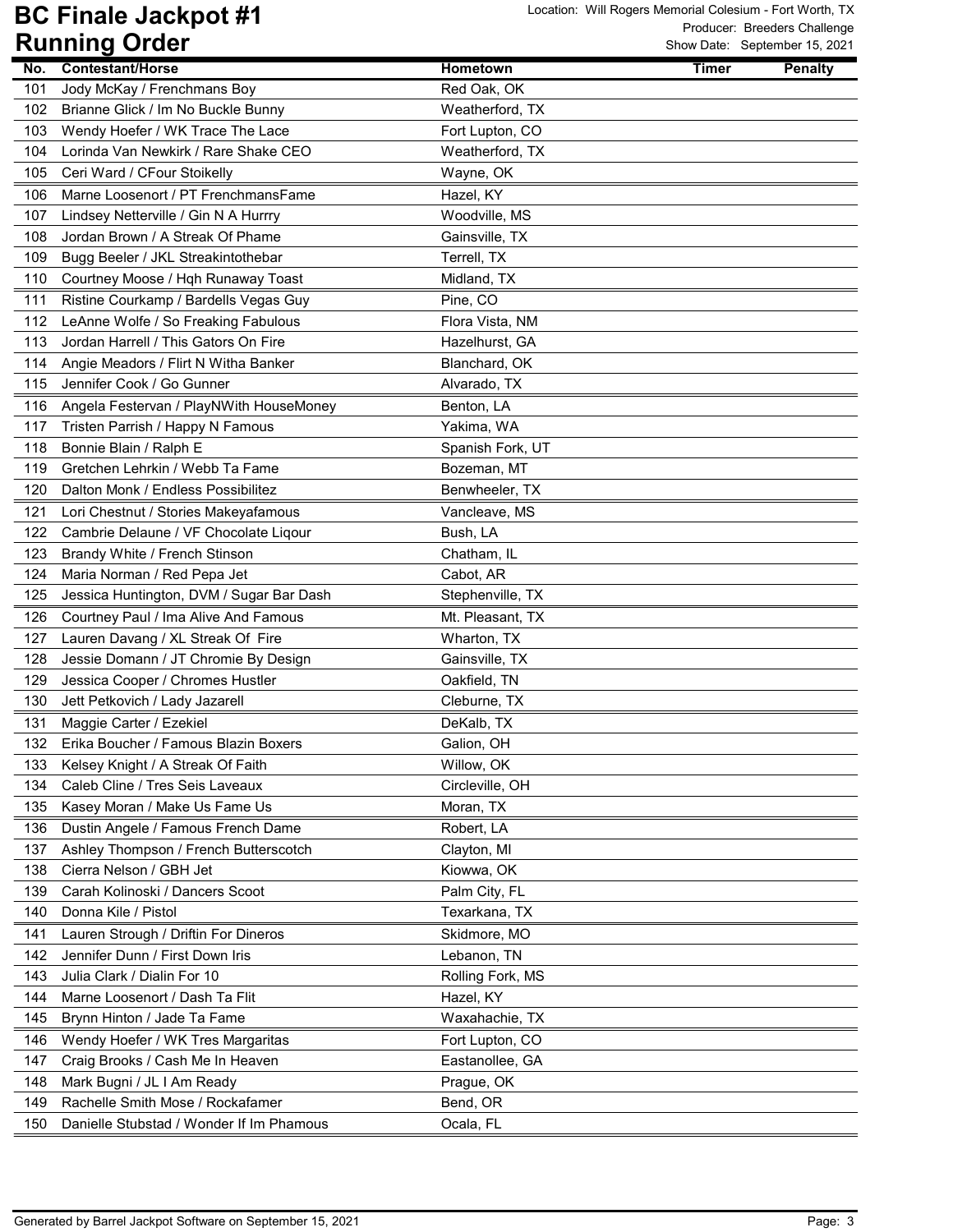|     | ושטוש שומווויוש                           |                      |              | STOW Date. September 13, 2021 |
|-----|-------------------------------------------|----------------------|--------------|-------------------------------|
| No. | Contestant/Horse                          | Hometown             | <b>Timer</b> | <b>Penalty</b>                |
| 151 | Susie Campbell / Bud                      |                      |              |                               |
| 152 | Alleigh Harper / HW Hesa Blurr            | Poolville, TX        |              |                               |
| 153 | Bayleigh Choate / TJR Stinson Blue        | Cohutta, GA          |              |                               |
| 154 | Josianne St-Cyr / Famous Dallas Jazz      | DeLeon, TX           |              |                               |
| 155 | Catherine Nadeau / Bojacsflaminmotion     | Dripping Springs, TX |              |                               |
| 156 | Sierra Scott-Williams / Flitting Memories | Wills Point, TX      |              |                               |
| 157 | Kipty Watt / Kass Extra Effort            | Canyon, TX           |              |                               |
| 158 | Christie Gilkey / CC OntheRocks           | Princeton, KY        |              |                               |
| 159 | Hilary Hightower / Hanks Bug Bomber       | Stephenville, TX     |              |                               |
| 160 | Kacey Faust / VVR Corona Dash             | Weatherford, TX      |              |                               |
| 161 | Jordan Harrell / Goodness and Mercy       | Hazelhurst, GA       |              |                               |
| 162 | Billie Ann Harmon / Zero Judgment         | Dublin, TX           |              |                               |
| 163 | Charly Sellers / Docs Red Neck Cutter     | Waurika, OK          |              |                               |
| 164 | Dee Dee Jordan / Fame Flingling Rebel     | Graford, TX          |              |                               |
| 165 | Kappie Etherton / Party Rocker            | Hico, TX             |              |                               |
| 166 | Brantley Toon / Annie                     | Smithville, OK       |              |                               |
| 167 | Cindy Shelton / T Heart Two Oh Nine       | Bluffdale, UT        |              |                               |
| 168 | Darla Corff / MIss Angel Image            | Leedey, OK           |              |                               |
| 169 | Krystal Joyce / JL Dart                   | Geraldine, MT        |              |                               |
| 170 | Jody McKay / Flossy Stinson               | Red Oak, OK          |              |                               |
| 171 | Caitlyn Wood / RO Tickle My Fancy         | Petaluma, CA         |              |                               |
| 172 | Marne Loosenort / Roger Wabbit            | Hazel, KY            |              |                               |
| 173 | Ben McDonnell / One Out of The Kash       | Granbury, TX         |              |                               |
| 174 | Allie Shields / Zipang                    | Delta, UT            |              |                               |
| 175 | Kara Kreder / Dreams Of Fame              | Bluff Dale, TX       |              |                               |
| 176 | Jade Crago / High Road Ta Fame            | Stephenville, TX     |              |                               |
| 177 | Brianne Glick / First Down Francis        | Weatherford, TX      |              |                               |
| 178 | Brandon Cullins / Miss Edy Stinson        | Clements, MD         |              |                               |
| 179 | Emma Wildeisen / Itis What Itis Guys      | Stephenville, TX     |              |                               |
| 180 | Dawn Fryar / Special Bid Of Frost         | Waco, TX             |              |                               |
| 181 | Amber Pendel / Ima Sharp Pistol Too       | Arlington, KY        |              |                               |
| 182 | Wendy Hoefer / All Night Flit             | Fort Lupton, CO      |              |                               |
| 183 | Bella Star Morrison / Buttons             | Grandfield, OK       |              |                               |
| 184 | Elizabeth Scott / Samsons Eighty          | Joshua, TX           |              |                               |
| 185 | Chaney Sellers / Pleasin Pandalita        | Waurika, OK          |              |                               |
| 186 | Dustin Angele / Cain's Special Judge      | Robert, LA           |              |                               |
| 187 | Jana Stipe / KC High Pick                 | Gail, TX             |              |                               |
| 188 | Whitney Williams / KM Famous Daisy Dukz   | Orange Grove, TX     |              |                               |
| 189 | Bonnie Blain / Hazel 777                  | Spanish Fork, UT     |              |                               |
| 190 | Karen Manning / Shut The Train Door       | Maryetta, OK         |              |                               |
| 191 | Jessie Domann / Pepto Lights              | Gainsville, TX       |              |                               |
| 192 | Bailey Witt / StreakinIrishWhiskey        | Valentine, NE        |              |                               |
| 193 | Amber Ott / Smart Sugar Haidas            | Terrell, TX          |              |                               |
| 194 | Belinda Coppinger / HK Some Beaches       | Ft Worth, TX         |              |                               |
| 195 | Emily Becker / Streaking Moon Beams       | New Braunfels, TX    |              |                               |
| 196 | Angela Festervan / Here Comes The Bride   | Benton, LA           |              |                               |
| 197 | Lori Chestnut / Wonder Can Get It         | Vancleave, MS        |              |                               |
| 198 | Carlos Renato / Waylon James              | Weatherford, TX      |              |                               |
| 199 | Jami Lybbert / Confederate Heiress        | Forestburg, TX       |              |                               |
| 200 | Cody Ward / DS Toastin Dash               | McCloud, OK          |              |                               |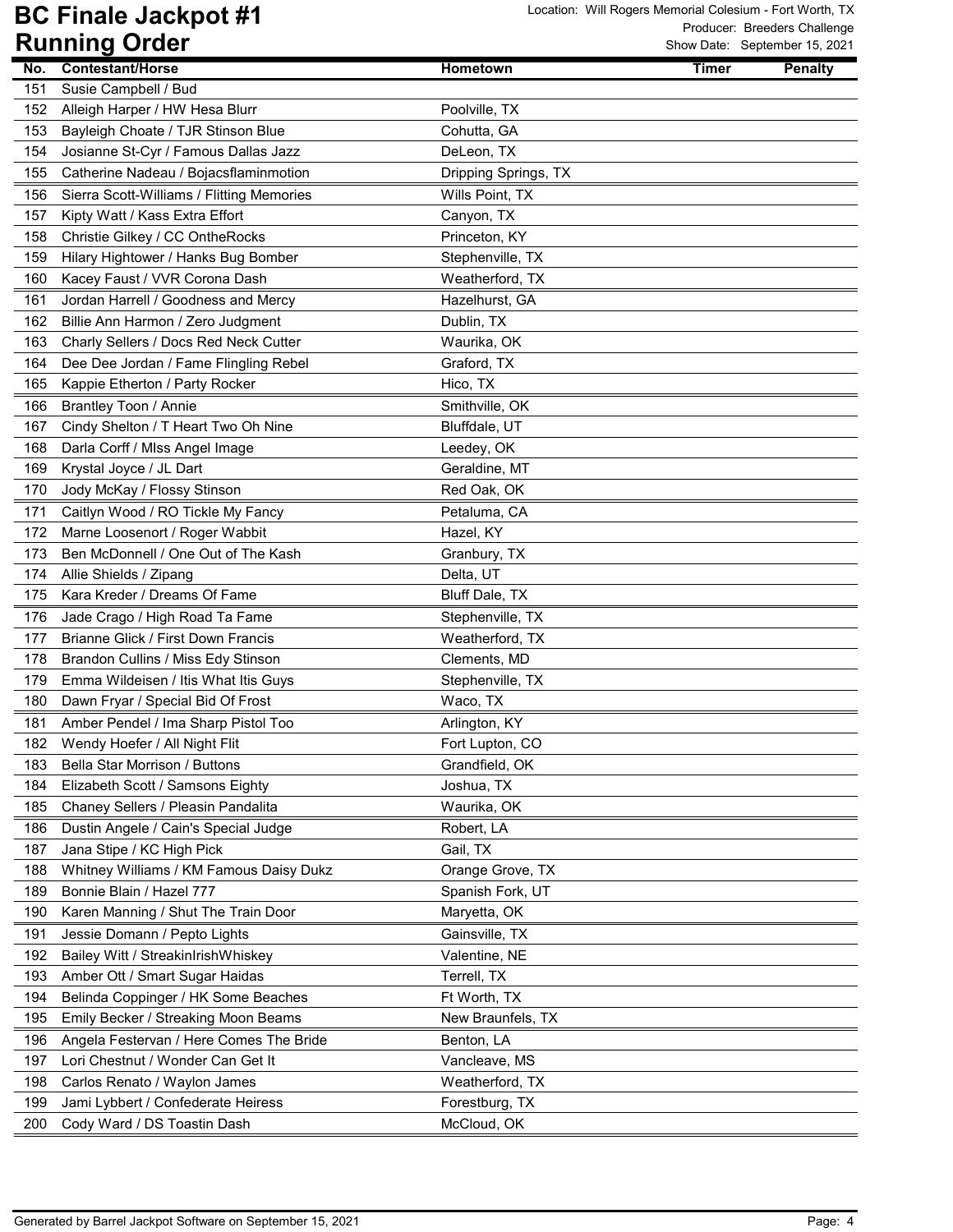| No. | Contestant/Horse                         | <b>Hometown</b>   | <b>Timer</b> | <b>Penalty</b> |
|-----|------------------------------------------|-------------------|--------------|----------------|
| 201 | Kasey Moran / CG Tanquery Maid           | Moran, TX         |              |                |
| 202 | Emily Necaise / Fifty Shades of Darker   | Aubrey, TX        |              |                |
| 203 | Ceri Ward / Famous Wahini                | Wayne, OK         |              |                |
| 204 | Katie Mace / Sock It To Me Nonstop       | Hooper, NE        |              |                |
| 205 | Katie Weaver / La Epica                  | Krum, TX          |              |                |
| 206 | Catherine Dudley / Sinaloa Stinson       | Gustine, TX       |              |                |
| 207 | Danielle Stubstad / Frenchmans Cutie Pie | Ocala, FL         |              |                |
| 208 | Katy Moran / Rivons Blazin Jetty         | Shepard, TX       |              |                |
| 209 | Kassie Rieken / So Ima Famous Guy        | Arp, TX           |              |                |
| 210 | Kenzie Stamps / Dashin Puma              | Harwood, TX       |              |                |
| 211 | Jody McPherson / Streaking Ta First      | Brady, TO         |              |                |
| 212 | Kelsey Padilla / Smart Cutter Chex       | Purcell, OK       |              |                |
| 213 | Cierra Nelson / One To Wish For          | Kiowwa, OK        |              |                |
| 214 | Maggie Carter / Dial Ta Fame             | DeKalb, TX        |              |                |
| 215 | Lauren Merica / GOGO ROMEO               | Pilot Point, TX   |              |                |
| 216 | Tyler Rivette / Frenchmanontherocks      | Maysville, OK     |              |                |
| 217 | Kim Kell / Good Heavens                  | Simms, TX         |              |                |
| 218 | James Barnes / A Rowdy Fling             | Hamburg, AR       |              |                |
| 219 | Donna Tippen / Check Me Out Guys         | Boyd, TX          |              |                |
| 220 | Kyle Leleux / Chile Cole                 | Kirbyville, TX    |              |                |
| 221 | Christie Gilkey / Brookstone Jo          | Princeton, KY     |              |                |
| 222 | Candi Olson / Frost On A Bug             | Brainerd, MN      |              |                |
| 223 | Billie Ann Harmon / The Dungaree Moon    | Dublin, TX        |              |                |
| 224 | London Gorham / XV Watch Me Rock         | Cotulla, TX       |              |                |
| 225 | LeDona Newcomb / Mitey Pitstopinvegas    | Purcell, OK       |              |                |
| 226 | Kappie Etherton / Reid                   | Hico, TX          |              |                |
| 227 | Paula Stamps / French Tequila Sunrise    | Harwood, TX       |              |                |
| 228 | Kimmie Wall / Papagio                    | Roosevelt, UT     |              |                |
| 229 | Liza Shannon / CPR Stashgunsncorona      | Kilgore, TX       |              |                |
| 230 | Erica Marie Luzzi / Beau Money           | Montesano, WA     |              |                |
| 231 | Kara Kreder / Civil War Hero             | Bluff Dale, TX    |              |                |
| 232 | Gracie Beckstrom / CM Waitin On Lane     | Spanish Fork, UT  |              |                |
| 233 | Kaylyn Smith / Bet She Can Fly           | Millsap, TX       |              |                |
| 234 | Julie Burnett / Bossy N Perky            | Elk City, OK      |              |                |
| 235 | Kyra Stierwalt Lane / Karenspwanstar     | Altus, OK         |              |                |
| 236 | Janelle Paul / Streak Ta Fame N Royalty  | Whitesboro, TX    |              |                |
| 237 | Kaitlyn Woodman / EasilySmashedOnCrown   | Weatherford, TX   |              |                |
| 238 | Melinda Schexnaider / Eddies Dash        | Shreveport, LA    |              |                |
| 239 | Kory Matthijetz / Best Spot In Traffic   | Lexington, TX     |              |                |
| 240 | Landry Hinsley / Jet N On Credit         | Comanche, OK      |              |                |
| 241 | Kimberly Teague / Best Ta Fame           | Midland, TX       |              |                |
| 242 | Jana Stipe / Ric Gone Streakin           | Gail, TX          |              |                |
| 243 | Emma Wildeisen / Woman At The Bar        | Stephenville, TX  |              |                |
| 244 | Mandi Jo Fox / JK Reckless Chance        | Hempstead, TX     |              |                |
| 245 | Michelle DeBoer / VF Tempting A Wheely   | Smithfield, NE    |              |                |
| 246 | Kelly Conrado / CFour Epicallie          | Box Elder, SD     |              |                |
| 247 | Dustin Angele / VF Born Famous           | Robert, LA        |              |                |
| 248 | Jackie Hartt / Quatro Clabber Zen        | Lipan, TX         |              |                |
| 249 | Mindy Holloway / Heavens Got Credit      | Mineral Wells, TX |              |                |
| 250 | Patricia Aldridge / Streakin Lil Perks   | Sanger, TX        |              |                |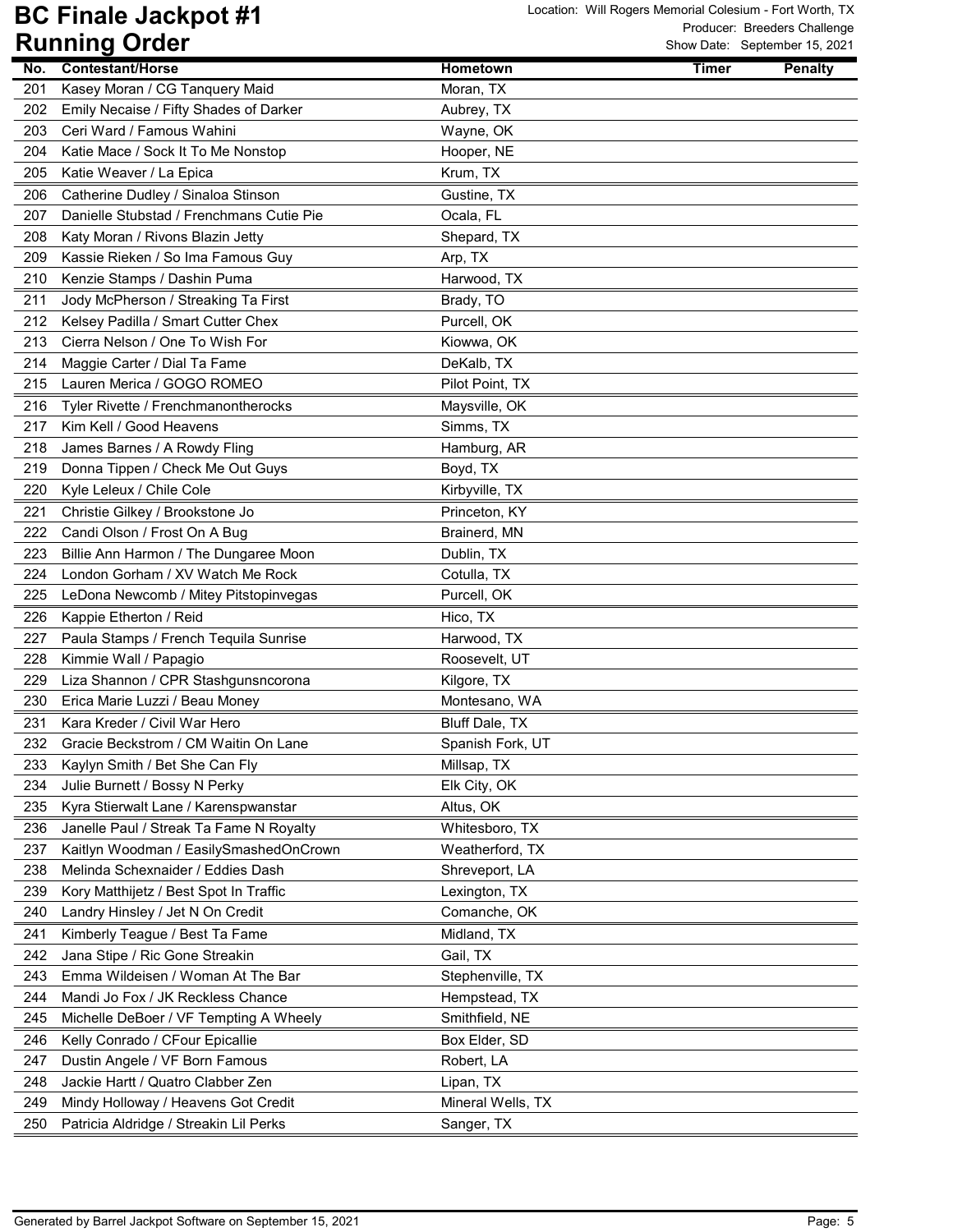|            | ישטיש שויייייייייי                                                        |                           |              | OTIOW Date: Oepterment 19, 2021 |
|------------|---------------------------------------------------------------------------|---------------------------|--------------|---------------------------------|
| No.        | <b>Contestant/Horse</b>                                                   | <b>Hometown</b>           | <b>Timer</b> | <b>Penalty</b>                  |
| 251        | Katy Moran / So Ima Slick Guy                                             | Shepard, TX               |              |                                 |
| 252        | Kristy Yerrington / A Dynamite Goodbye                                    | Carey, ID                 |              |                                 |
| 253        | Emma Abbott / CFour Darkpatchbetty                                        | Bluff Dale, TX            |              |                                 |
| 254        | Leather Brice / Namgis D-100                                              | Pipe Creek, TX            |              |                                 |
| 255        | Monica Gillespie / Bibbity Bobbidi Boo                                    | Durant, OK                |              |                                 |
| 256        | Kenzie Stamps / Darlings Feature                                          | Harwood, TX               |              |                                 |
| 257        | Jessica Mullens / Hakunamatadi                                            | Caddo, OK                 |              |                                 |
| 258        | Missy Flencher / A Nonstop Nick Bar                                       | Somerville, TX            |              |                                 |
| 259        | Patty Ralls / Double Down Stinson                                         | Gainsville, TX            |              |                                 |
| 260        | Rachel Pozzi / Warrior Commander                                          | Edgewood, NM              |              |                                 |
| 261        | Katie Mace / KPS Birgeeta                                                 | Hooper, NE                |              |                                 |
| 262        | Sarah Raziano / Guys Red Shadow                                           | Coldwater, MS             |              |                                 |
| 263        | Kasey Moran / Eye Of The Storm                                            | Moran, TX                 |              |                                 |
| 264        | Katey Jo Gordon / TELL                                                    | Comanche, OK              |              |                                 |
| 265        | Justice Phillips / KRC Texas Snowman                                      | Henderson, TX             |              |                                 |
| 266        | Lorinda Van Newkirk / BB French Buggy                                     | Weatherford, TX           |              |                                 |
| 267        | Tallaney Clark / Shadys Black Money                                       |                           |              |                                 |
| 268        | Lacy Billingsley / PV Watchmenieghneigh                                   | Aubrey, TX                |              |                                 |
| 269        | Kristi Tuinei / Zippys Cash Ta Fame                                       | Pilot Point, TX           |              |                                 |
| 270        | Rachel Primm / Guys Amberetto                                             | Collinsville, TX          |              |                                 |
| 271        | Jodee Miller / Six Frosted Freckles                                       | Bellville, TX             |              |                                 |
| 272        | Mariah Earles / QS Bombardier                                             | Clyde, TX                 |              |                                 |
| 273        | Pete Oen / Unbroken Belle                                                 | Maysville, OK             |              |                                 |
| 274        | Jodie Fox / Lipstick Colors                                               | Okemah, OK                |              |                                 |
| 275        | Randi Roberts / Colour Chart                                              | Hamlin, TX                |              |                                 |
| 276        | London Gorham / Shawnes French Bug                                        | Cotulla, TX               |              |                                 |
| 277        | Randee Prindle / JL Littlebitoheaven                                      | Gilman City, MO           |              |                                 |
| 278        | Jennifer Burgess / IFIWASUIDWANNABEME2                                    | Lindale, TX               |              |                                 |
| 279        | Lacey Kuhlmann / Vegas Bomb                                               | Clayton, WA               |              |                                 |
| 280        | Rebecca Toon / Nitros Mini Chic                                           | Smithville, OK            |              |                                 |
| 281        | Mandi Jo Fox / Dancin Streak                                              | Hempstead, TX             |              |                                 |
| 282        | Jessica Ragsdale / Mighty Turning Bruce                                   | Dayton, TX                |              |                                 |
| 283        | Jett Petkovich / Lil Star Pete                                            | Cleburne, TX              |              |                                 |
| 284        | Merrick Moyer / Frosted Cookie                                            |                           |              |                                 |
| 285        | Rorri Boyd / Firen Out Flit                                               | Giddings, TX              |              |                                 |
| 286        | Rosie Webster / Top This Fling                                            | Sanger, TX                |              |                                 |
|            |                                                                           |                           |              |                                 |
| 287<br>288 | Sally Conway / Haydaysdashinfashion<br>Samantha Fleet / Poco Guns Miracle | Decatur, TX<br>Marlin, TX |              |                                 |
|            |                                                                           |                           |              |                                 |
| 289<br>290 | Sarah Rose Waguespack / Roses Roan Ranger                                 | Gonzales, LA              |              |                                 |
|            | Josey Armstrong / Firewater Outlaw                                        | Huntington, TX            |              |                                 |
| 291        | Lacy Schoenthal / Your Lion Bugs Me                                       | Denton, TX                |              |                                 |
| 292        | Savannah Hays / Perkzilla                                                 | Marlin, TX                |              |                                 |
| 293        | Savannah Ragsdale / Lil Packing Dinero                                    | BIsmark, MO               |              |                                 |
| 294        | Jana Stipe / Confederate Darling                                          | Gail, TX                  |              |                                 |
| 295        | Brantley Toon / Little Mister Attitude                                    | Smithville, OK            |              |                                 |
| 296        | Billie Ann Harmon / Famous Disco Bugs                                     | Dublin, TX                |              |                                 |
| 297        | Kara Kreder / VF Kiss The Prince                                          | Bluff Dale, TX            |              |                                 |
| 298        | Katy Moran / Famous Bella                                                 | Shepard, TX               |              |                                 |
| 299        | Savannah Lindau / Separatist Paddy                                        | Stephenville, TX          |              |                                 |
| 300        | Scott Duke / Firewater Sam                                                | Vancleave, MS             |              |                                 |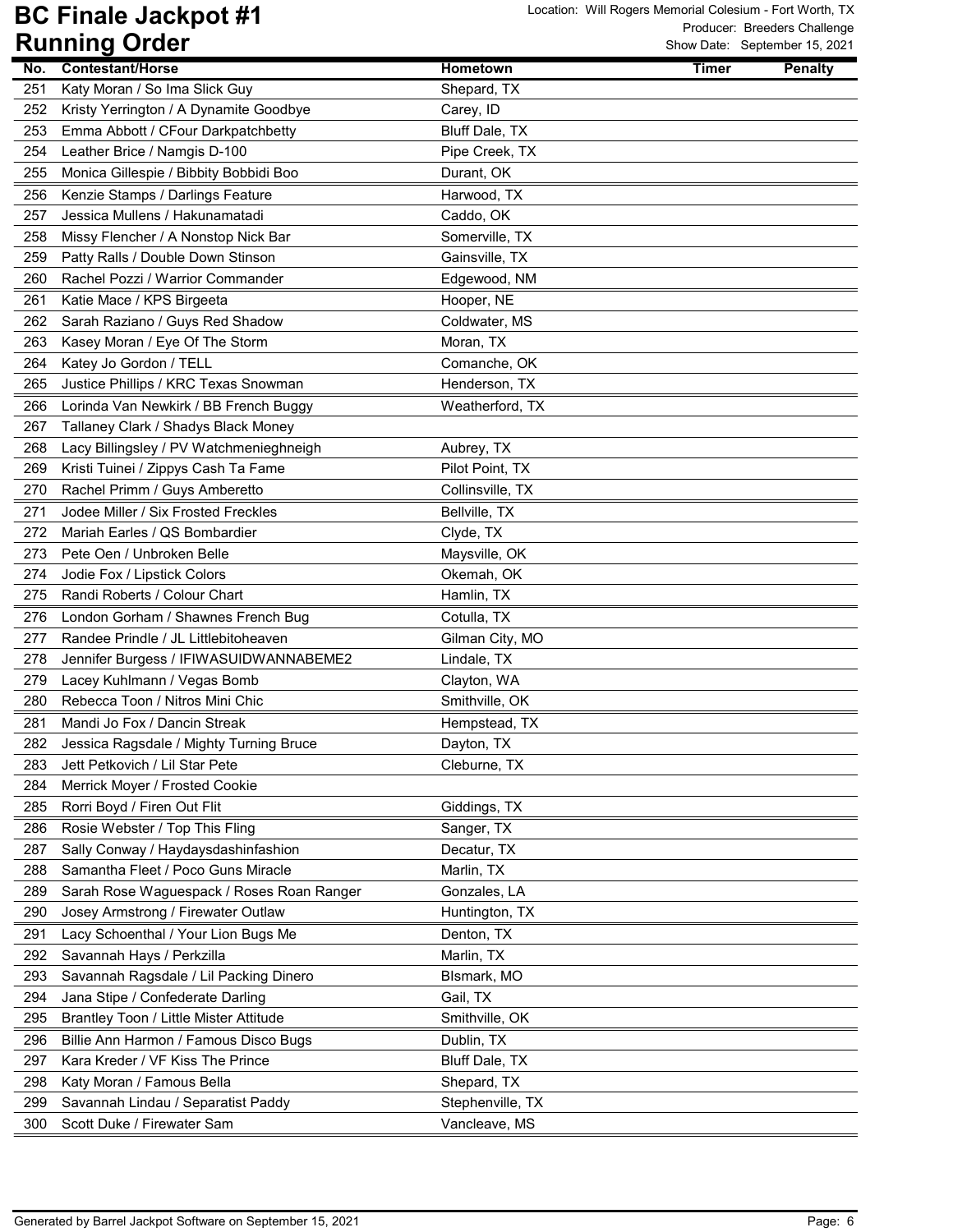|     | . .u<br>$\mathbf{v}$ ave                 |                   |              | OTIOW Date: Ocpterment To, 2021 |
|-----|------------------------------------------|-------------------|--------------|---------------------------------|
| No. | <b>Contestant/Horse</b>                  | Hometown          | <b>Timer</b> | <b>Penalty</b>                  |
| 301 | Monica Gillespie / LD Feel The Thunder   | Durant, OK        |              |                                 |
| 302 | Shyann Lucas / Streak Of Crystalzz       | Morristown, AZ    |              |                                 |
| 303 | Sierra Waldrep / Dashin Teddybear        | Lebanon, TN       |              |                                 |
| 304 | Jordan Bailey / Sucha Smooth Judge       | Onalaska, WA      |              |                                 |
| 305 | Sonia Gorrell / Kinda Sinful             | Porterville, CA   |              |                                 |
| 306 | Molly Steffen / BT Scoredlolastinson     | Hico, TX          |              |                                 |
| 307 | Mary Cole / CE Silver Lining             | Goldsmith, TX     |              |                                 |
| 308 | Susie Thompson / Here We Go Now          | Moscow, TX        |              |                                 |
| 309 | Tami Flock / Cheyenne Sassy Fame         | Muskogee, OK      |              |                                 |
| 310 | Tammy Rokus / Mitey Confederate          | Millsap, TX       |              |                                 |
| 311 | Michelle DeBoer / Force Ta Fame          | Smithfield, NE    |              |                                 |
| 312 | Laura Kennedy / Hopes Money Boy          | Quitman, AR       |              |                                 |
| 313 | Landry Hinsley / MP Two Days Dinero      | Comanche, OK      |              |                                 |
| 314 | Tammy Hubier / A Game Fame               | Cleveland, TX     |              |                                 |
| 315 | Tana Smith / SBH Cee Him On Fire         | Aquilla, TX       |              |                                 |
| 316 | Natalie Bland / Bayou A Cold One         | Boyd, TX          |              |                                 |
| 317 | Lainie Whitmire / Dashin Ta Kill         | Sallisaw, OK      |              |                                 |
| 318 | Mandy Smith / Madaconfederatetwist       | Stephenville, TX  |              |                                 |
| 319 | Tara Griffith / Slick                    | Henderson, TX     |              |                                 |
| 320 | Taylor Carver / Miss Rare Perks          | Broxton, GA       |              |                                 |
| 321 | Missy Piper / A Kings Famous Fling       | Weatherford, TX   |              |                                 |
| 322 | Kasey Moran / VF Famous GoGo Girl        | Moran, TX         |              |                                 |
| 323 | Pete Oen / VF Shes Home Alone            | Maysville, OK     |              |                                 |
| 324 | Samantha Boone / Lulu Stinson            | Wewoka, OK        |              |                                 |
| 325 | Marissa Burger / ENB Felena              | Bluff Dale, TX    |              |                                 |
| 326 | Patricia Aldridge / Three Times The Fury | Sanger, TX        |              |                                 |
| 327 | Mandi Jo Fox / Clever Quick Leo          | Hempstead, TX     |              |                                 |
| 328 | Randi Roberts / Frost On My Nick Bar     | Hamlin, TX        |              |                                 |
| 329 | Taylor Johnson / Southern JF             | Wichita Falls, TX |              |                                 |
| 330 | Taylor Kramer / Seisintime               | Payson, UT        |              |                                 |
| 331 | Randee Prindle / Red Man Jones           | Gilman City, MO   |              |                                 |
| 332 | Nisa Berry / Florianna                   | Stephenville, TX  |              |                                 |
| 333 | Shealynn Leach McConnell / Louie Bug     | Gunter, TX        |              |                                 |
| 334 | London Gorham / Cashin Chicke            | Cotulla, TX       |              |                                 |
| 335 | Jodee Miller / MR Streakininmytbird      | Bellville, TX     |              |                                 |
| 336 | Krista Lucas Wynn / CM Bodee Bullion     | Dorchester, TX    |              |                                 |
| 337 | Mindy Holloway / Smugglin Doubles        | Mineral Wells, TX |              |                                 |
| 338 | Miriam Connor / Famous He Is             | Gainsville, TX    |              |                                 |
| 339 | Toni Martin / Eye So Special             | Longview, TX      |              |                                 |
| 340 | Vanessa Biesemeyer / Oakwoods Ebony      | Cisco, TX         |              |                                 |
| 341 | Paula Stamps / Tiny Annabelle Girl       | Harwood, TX       |              |                                 |
| 342 | Liza Shannon / DH Sugarleta Corona       | Kilgore, TX       |              |                                 |
| 343 | Katy Moran / MoonshineOnTheRocks         | Shepard, TX       |              |                                 |
| 344 | Whitney Davison / Confederateslastlady   | Russellville, AR  |              |                                 |
| 345 | Carlos Renato / QT HeavenlyFirewater     | Weatherford, TX   |              |                                 |
| 346 | Kyra Stierwalt Lane / Whistle At The Sun | Altus, OK         |              |                                 |
| 347 | Sonia Gorrell / Paddys Fame              | Porterville, CA   |              |                                 |
| 348 | Dakota Bingham / Ima Famous Spider       | Delta, CO         |              |                                 |
| 349 | Emma Wildeisen / Shelby Turns EZ         | Stephenville, TX  |              |                                 |
| 350 | Whitney Williams / PCR Swiftly Famous    | Orange Grove, TX  |              |                                 |
|     |                                          |                   |              |                                 |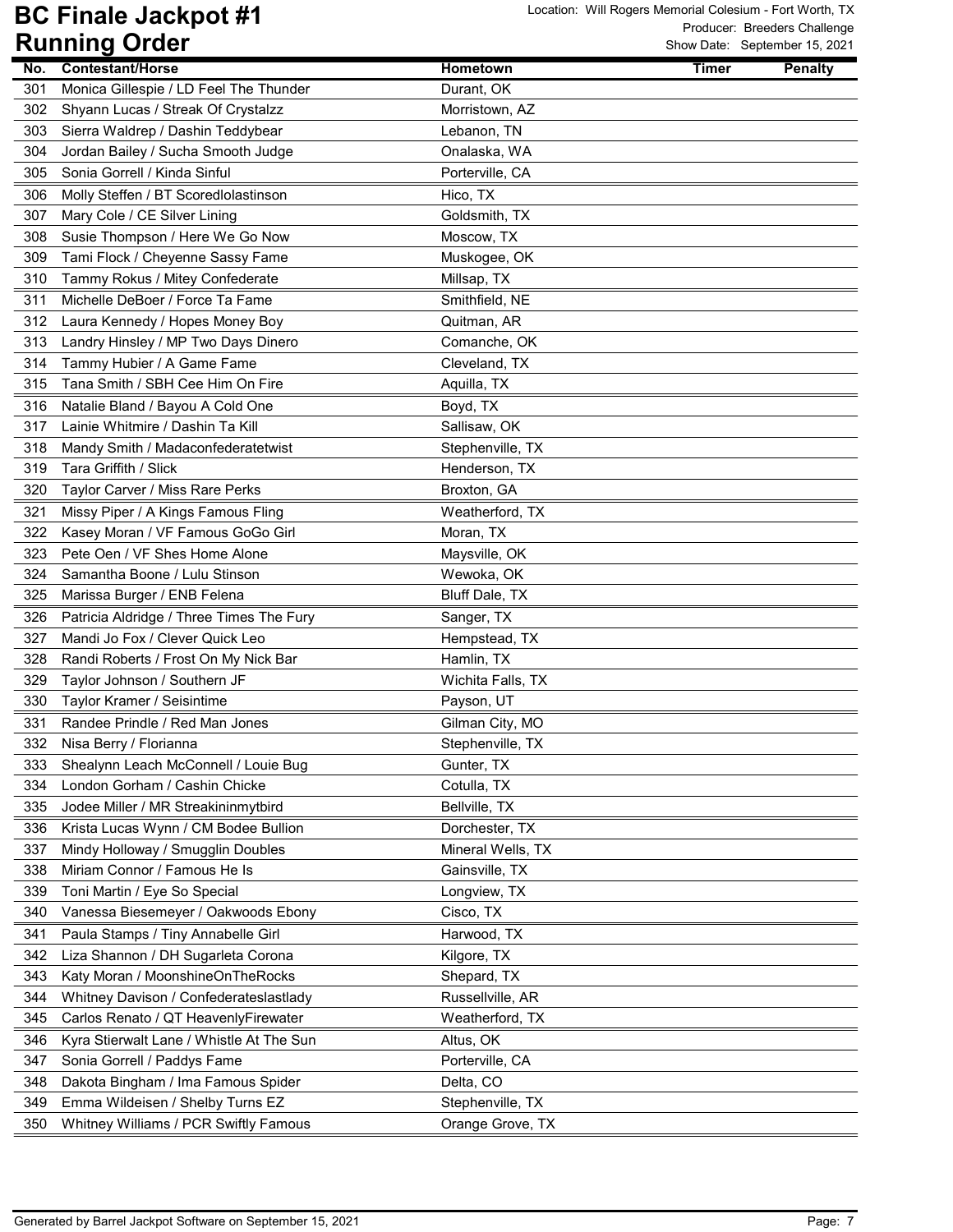|     | ישטיש שומויייש                               |                   | OTIOW Date: Oepterment JJ, 2021 |                |
|-----|----------------------------------------------|-------------------|---------------------------------|----------------|
| No. | <b>Contestant/Horse</b>                      | <b>Hometown</b>   | <b>Timer</b>                    | <b>Penalty</b> |
| 351 | Samantha Fleet / Shotgun                     | Marlin, TX        |                                 |                |
| 352 | Taylor Langdon / DashinLouie                 | Ardemore, OK      |                                 |                |
| 353 | Monica Gillespie / Streaking Buck Naked      | Durant, OK        |                                 |                |
| 354 | Julie Bridewell / Happy On The Rocks         | Haughton, LA      |                                 |                |
| 355 | Lauren Riley Howe / Eddies Frostedcorona     | Sanger, TX        |                                 |                |
| 356 | Jordan Bailey / Pc Mari This Judge           | Onalaska, WA      |                                 |                |
| 357 | Jenae Ordeman / Merri Eddies Sun             | Saratoga, WY      |                                 |                |
| 358 | Jennifer Abbott / Blazin Wagon               | Weatherford, TX   |                                 |                |
| 359 | Lindsey Stevens / Miss America Fame          | Ft Worth, TX      |                                 |                |
| 360 | Kylee Scribner / A Hero Spotted              | Azle, TX          |                                 |                |
| 361 | Savannah Toon / Four Wonders                 | Smithville, OK    |                                 |                |
| 362 | Paul Ann Lucero / Smokin Em Spotless         | Van Alstyne, TX   |                                 |                |
| 363 | Carlee Otero / LK Heza Fame                  | Millsap, TX       |                                 |                |
| 364 | Sierra Waldrep / Ty Awerockinalegacy         | Lebanon, TN       |                                 |                |
| 365 | Baylee O'Leary / VR Famoussixshooter         | Colcre, TX        |                                 |                |
| 366 | Randi Roberts / Dashin With The Best         | Hamlin, TX        |                                 |                |
| 367 | Schelli Creacy / Blazin Superior             | Stephenville, TX  |                                 |                |
| 368 | Randee Prindle / Rock N Fame                 | Gilman City, MO   |                                 |                |
| 369 | Presleigh Varnado / Cains Mary Etta          | Franklinton, LA   |                                 |                |
| 370 | Jill Connolly / KG N MC Just On Fire         | Warden, WA        |                                 |                |
| 371 | Nisa Berry / NB Keep N Time                  | Stephenville, TX  |                                 |                |
| 372 | Hunter Freeman / Bonita Bugs                 | Beaumont, TX      |                                 |                |
| 373 | London Gorham / Fortunes Flame               | Cotulla, TX       |                                 |                |
| 374 | Josey Butler / Red Horse Remix               | Leesburg, TX      |                                 |                |
| 375 | Haley Couch / Charlis Money Streak           | Desdemona, TX     |                                 |                |
| 376 | Hilary Hightower / HeirTaHonorNFame          | Stephenville, TX  |                                 |                |
| 377 | Tyler Rivette / Streakinflingindiso          | Maysville, OK     |                                 |                |
| 378 | Taylor Carver / Chicks First Streak          | Broxton, GA       |                                 |                |
| 379 | Anna Jorgenson / CFour Tibbie Stinson        | Wickenburg, AZ    |                                 |                |
| 380 | Shyann Lucas / The Final Judgement           | Morristown, AZ    |                                 |                |
| 381 | Sarah Rose Waguespack / Dash For Pay         | Gonzales, LA      |                                 |                |
| 382 | Taylor Johnson / Miss JB 1316                | Wichita Falls, TX |                                 |                |
| 383 | Liza Shannon / BB Frenchmans Josey           | Kilgore, TX       |                                 |                |
| 384 | Shealynn Leach McConnell / Smooth N Heavenly | Gunter, TX        |                                 |                |
| 385 | Bailey Donahoo / Gamble On Tres              | Weatherford, TX   |                                 |                |
| 386 | Hevenli Scribner / JSH Lucky Bottom Roy      | Azle, TX          |                                 |                |
| 387 | Missy Piper / Rugged French Guy              | Weatherford, TX   |                                 |                |
| 388 | Morgan Nicholas / Sunfrost Only On Tap       | Huntsville, TX    |                                 |                |
| 389 | Kristin Tillman / Coronas Wonder             | Terrel, TX        |                                 |                |
| 390 | Anna Pollard / Blew                          | Burton, TX        |                                 |                |
| 391 | Carlos Renato / Firewater N Roses            | Weatherford, TX   |                                 |                |
| 392 | Alli Paige Cadwallader / Lacey Lady Bugs     | Huntsville, TX    |                                 |                |
| 393 | Sally Conway / MP Hay Smith                  | Decatur, TX       |                                 |                |
| 394 | Kelsey Ornelas / Bumper Ta Bumper            | Weatherford, TX   |                                 |                |
| 395 | John Ressler / Handle The Pressure           | Bowling Green, KY |                                 |                |
| 396 | Scott Duke / Sierra Skye                     | Vancleave, MS     |                                 |                |
| 397 | Whitney Davison / BR Cakebytheocean          | Russellville, AR  |                                 |                |
| 398 | Pete Oen / FC Strait Ruffian                 | Maysville, OK     |                                 |                |
| 399 | Darla Hoover / Invest Ta Streak              | Cushing, OK       |                                 |                |
| 400 | Jordan Harrell / Playin N Vegas              | Hazelhurst, GA    |                                 |                |
|     |                                              |                   |                                 |                |